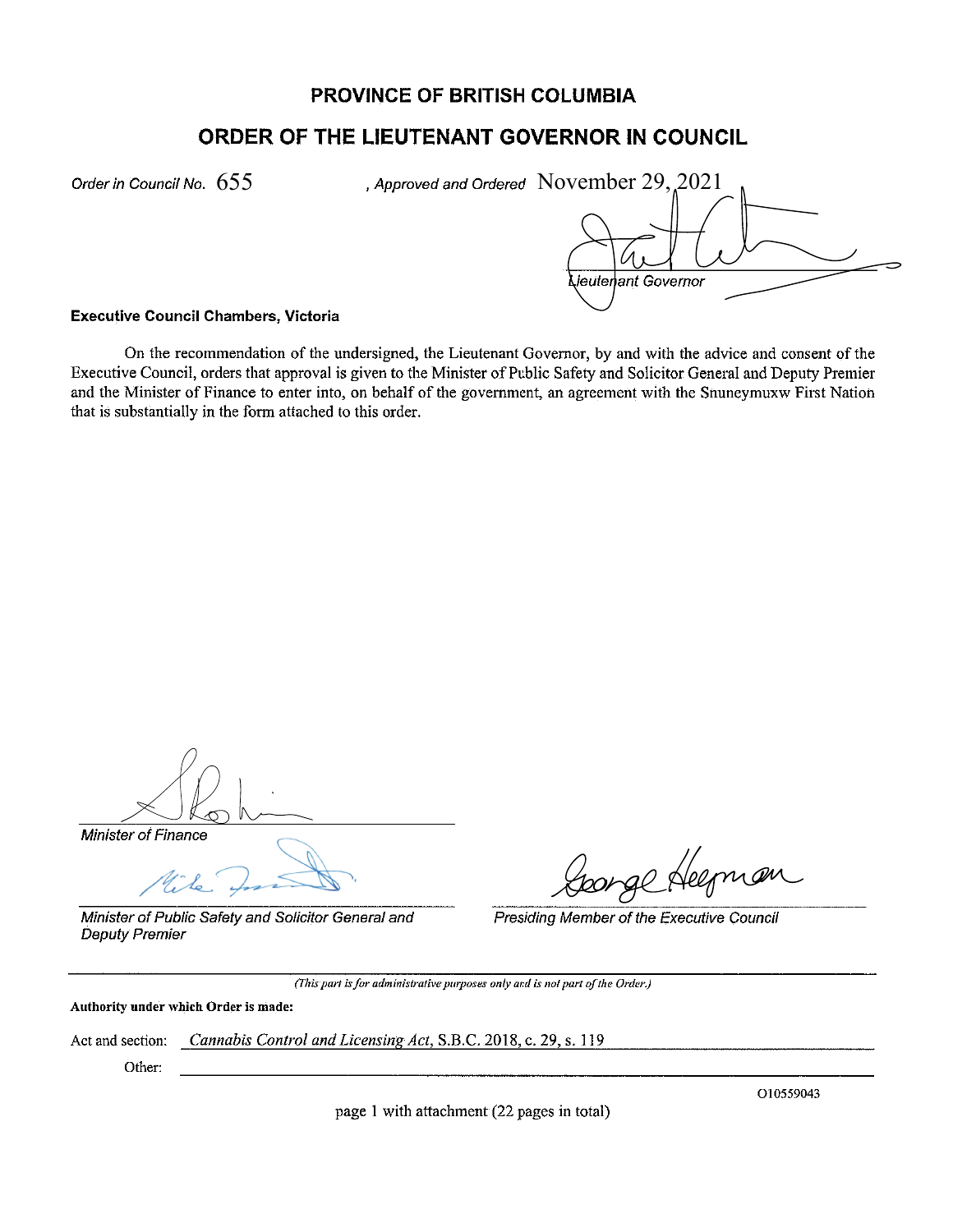# **THIS AGREEMENT** is dated for reference the 24<sup>th</sup> day of November, 2021

### **BETWEEN:**

**HER MAJESTY THE QUEEN IN RIGHT OF THE PROVINCE OF BRITISH COLUMBIA,**  as represented by the Minister of Public Safety and Solicitor General and Deputy Premier and the Minister of Finance ("BC")

### **AND**

**SNUNEYMUXW FIRST NATION,** a band within the meaning of the Indian Act, as represented by its Chief and Council ("Snuneymuxw")

(Collectively, the "Parties", and individually, a "Party")

### **WHEREAS:**

- A. Snuneymuxw is an Indigenous nation and has treaty rights and asserted Aboriginal rights and title within its traditional territory which are recognized and affirmed by section 35 of the Constitution Act, 1982; and the United Nations Declaration on the Rights of Indigenous Peoples;
- B. Canada enacted the Cannabis Act, S.C. 2018, c. 16, and amended the Criminal Code, R.S.C. 1985, c. C-46, to provide legal access to cannabis and to control and regulate its production, distribution and sale;
- C. The Cannabis Act enables the possession or sale of non-medical cannabis if the person is authorized to sell cannabis under a provincial act that contains legislative measures including that the person authorized to sell cannabis:
	- (i) only sell cannabis that has been produced by a person authorized under the Cannabis Act to produce cannabis for commercial purposes;
	- (ii) not sell cannabis to young persons;
	- (iii) keep appropriate records respecting their activities in relation to cannabis possessed for a commercial purpose; and
	- (iv) take adequate measures to reduce the risk of cannabis that they possess for commercial purposes being diverted to an illicit market or activity;
- D. BC enacted the Provincial Cannabis Laws;
- E. Under section 119 of the Cannabis Control and Licensing Act, the minister may enter into an agreement with an Indigenous nation relating to the sale of cannabis subject to the requirements in section 119(3) of the Cannabis Control and Licensing Act;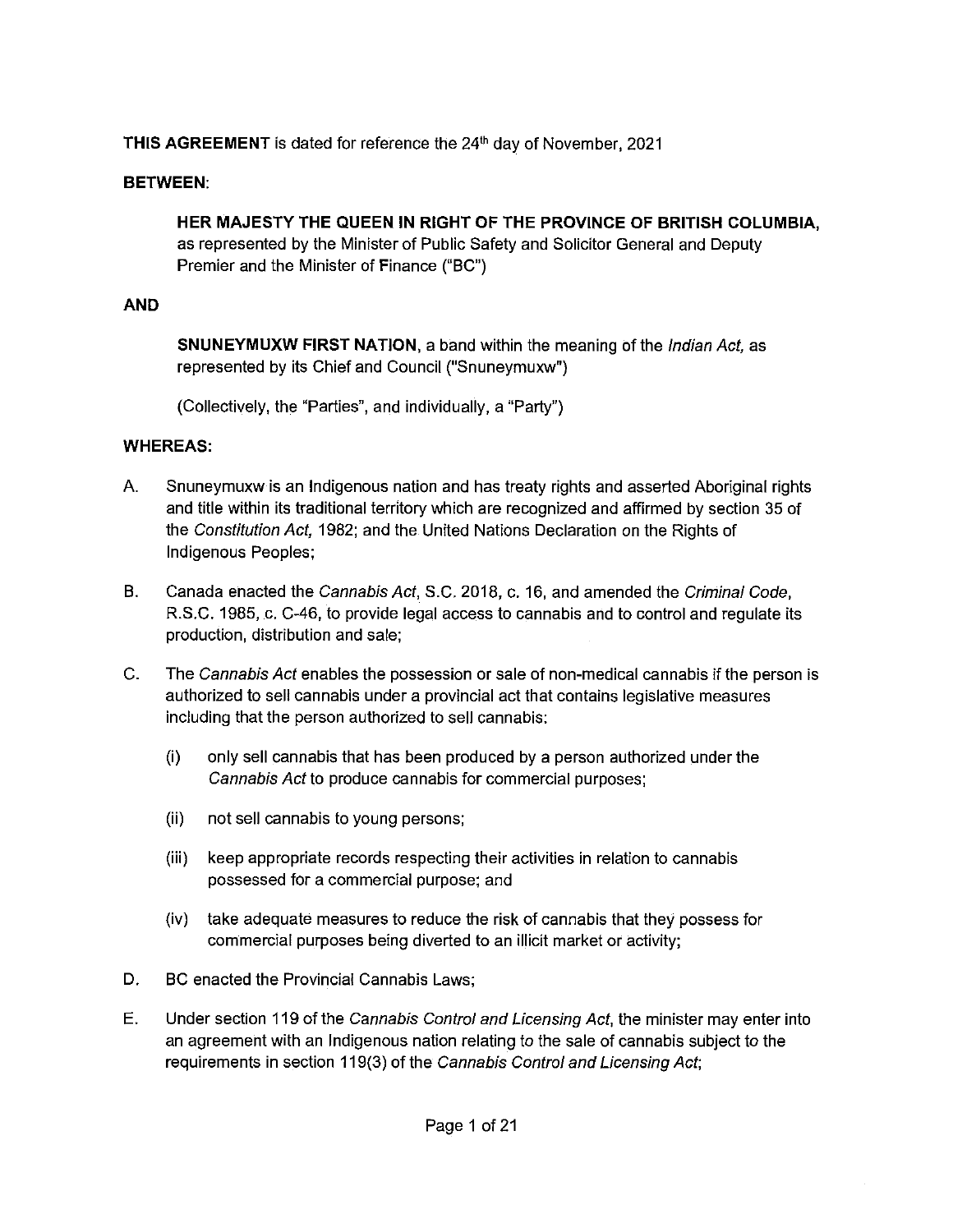- F. Snuneymuxw intends to own and operate one or more cannabis retail stores throughout British Columbia;
- G. Snuneymuxw holds, or intends to hold, a Cultivation Licence for the cultivation of cannabis and will either hold a Processing Licence or contract with an entity that holds a Processing Licence to process the cannabis that it cultivates;
- H. BC is supportive of Snuneymuxw's interest in the cannabis retail market and in cannabis cultivation and is continuing to consider related policy issues;
- I. The Parties have reached agreement on Snuneymuxw's participation in the British Columbia cannabis retail framework based on cooperation and respect and wish to enter into an agreement under section 119 of the Cannabis Control and Licensing Act;
- J. The Parties are committed to a government-to-government relationship and have common policy objectives relating to public health and safety, social responsibility, protecting young people, security, deterring illicit activity in relation to cannabis and supporting socioeconomic development in the context of cannabis regulation;
- K. The Parties acknowledge that compliance and enforcement activities are an important component relating to the common policy objectives of cannabis regulation and that established practices guide compliance and enforcement activities;
- L. The Parties are committed to working together to optimize timely decision making; and
- M. The Parties have provided information and undertaken research and investigation during the process of negotiating this Agreement to support their common policy objectives and comply with the requirements of the Cannabis Act and any applicable Provincial Cannabis Laws.

Therefore, in consideration of the mutual covenants and agreements contained herein and other good and valuable consideration, the receipt and sufficiency of which is hereby acknowledged, the Parties mutually covenant and agree as follows:

# **1. Interpretation and Definitions**

1.1. In this Agreement, including the recitals, the following definitions have the following meanings:

# **GENERAL DEFINITIONS**

(a) **"Administrator"** means the administrator appointed under the Cannabis Distribution Act;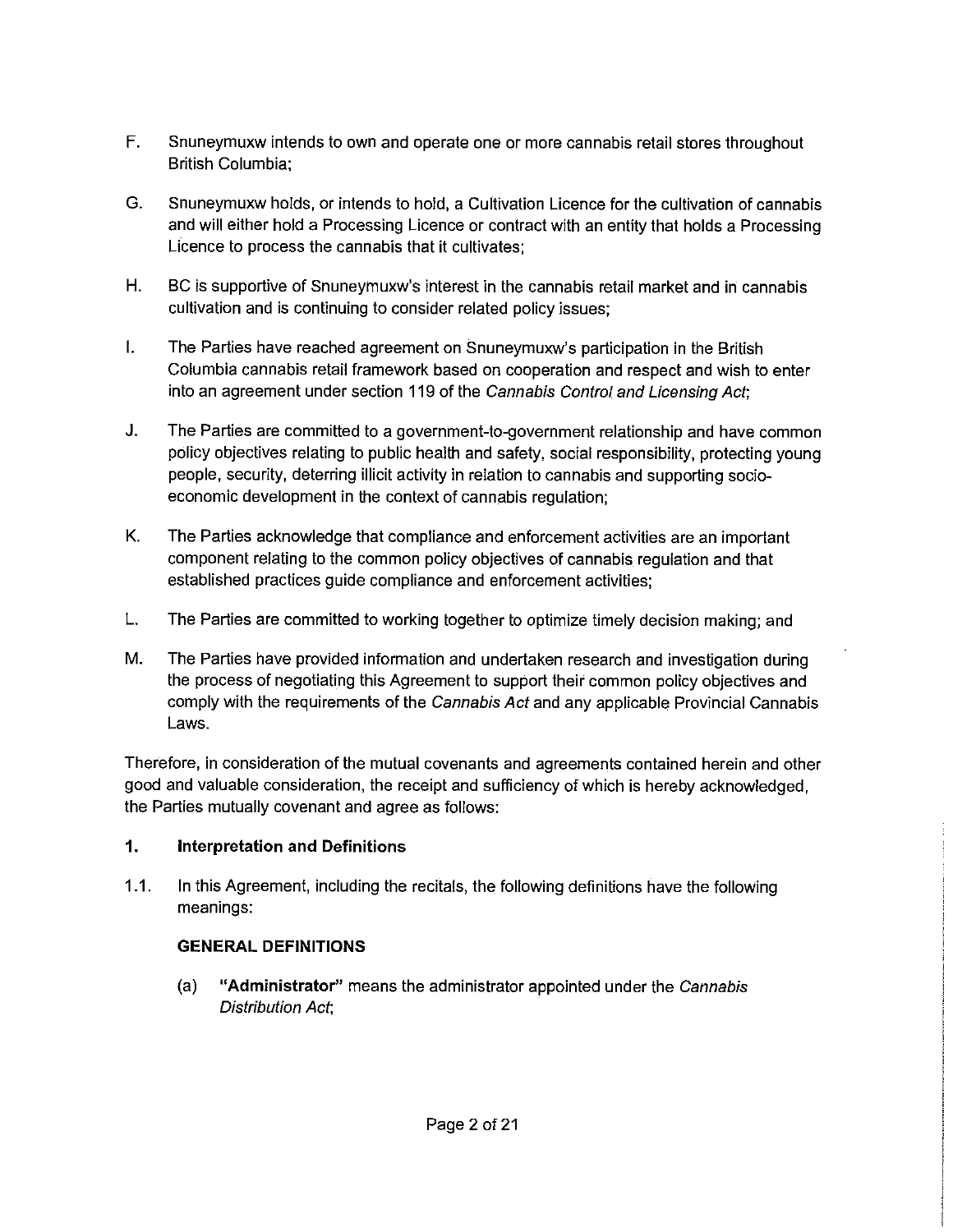- (b) **"Authorization"** means an authorization to sell cannabis at an Authorized Store on Snuneymuxw Land or Reserve Land, issued by the General Manager to a Retail Operating Entity pursuant to this Agreement;
- (c) **"Authorized Store"** means a cannabis retail store operated by a Retail Operating Entity under an Authorization;
- (d} **"Cannabis Store"** means an Authorized Store, a Licensed Store or a Production Retail Store;
- (e) **"Cultivation Entity"** means an entity through which Snuneymuxw (and, if applicable Third Parties) holds, has applied for, or intends to apply for, a Cultivation Licence to cultivate cannabis and will either hold a Processing Licence or contract with an entity that holds a Processing Licence to process the cannabis that it cultivates;
- (f} **"Cultivation Facility"** means the cultivation facility located on Snuneymuxw Land and operated by the Cultivation Entity under a Cultivation Licence;
- (g) **"Cultivation Licence"** means either a micro-cultivation licence, a standard cultivation licence or a nursery licence issued pursuant to the Cannabis Regulations, SOR/2018-144;
- (h} **"Designated Official"** means the official designated by a Party to act as that Party's representative for the purposes of this Agreement, and includes a delegate of the designated official;
- (i) **"General Manager"** means the general manager appointed under the Cannabis Control and Licensing Act;
- G) **"Licence"** means a licence to sell cannabis at a Licensed Store issued by the General Manager to a Retail Operating Entity pursuant to the Cannabis Control and Licensing Act, with certain benefits flowing under this Agreement;
- (k) **"Licensed Producer Supply Agreement for Non-Medical Cannabis"** means the standard supply agreement, as may be amended from time to time, entered into by the Administrator and the holder of a Processing Licence;
- (I) **"Licensed Store"** means a cannabis retail store operated by a Retail Operating Entity under a Licence;
- (m) **"Processing Licence"** means a micro-processing licence or a standard processing licence issued pursuant to the Cannabis Regulations;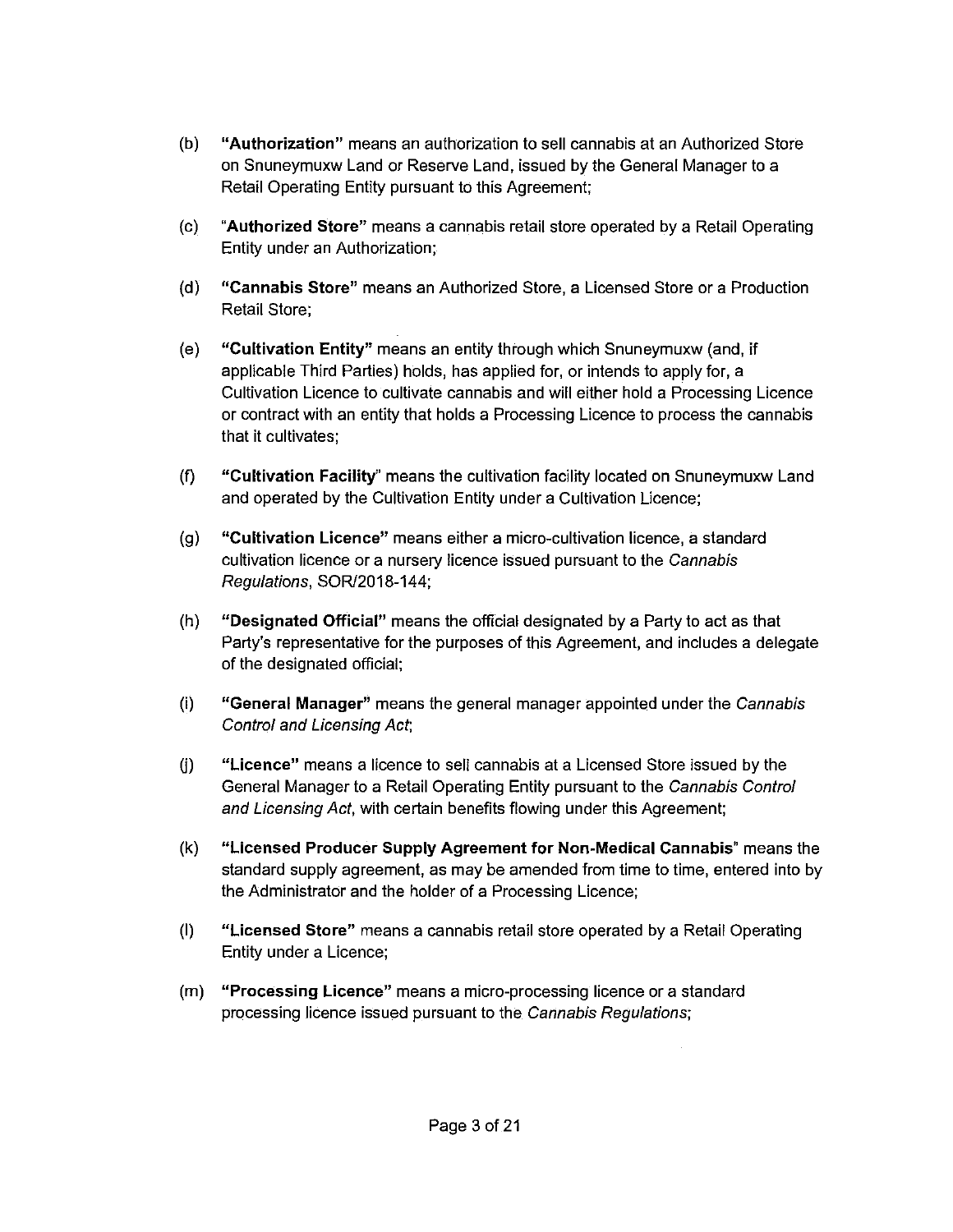- (n) **"Production Retail Authorization"** means a production retail authorization to sell cannabis cultivated by a Cultivation Entity at a Production Retail Store, issued by the General Manager to a Retail Operating Entity pursuant to this Agreement;
- (o) **"Production Retail Store"** means a cannabis retail store operated by a Retail Operating Entity under a Production Retail Authorization, which sells cannabis cultivated by the Cultivation Entity;
- (p) **"Provincial Cannabis Laws"** means the Cannabis Distribution Act, S.B.C. 2018, c. 28, the Cannabis Control and Licensing Act, S.B.C. 2018, c. 29, and any and all regulations passed under the Cannabis Distribution Act and the Cannabis Control and Licensing Act;
- (q) **"Reserve Land"** has the same meaning as under the Indian Act, R.S.C 1985, c. **1-** 5, and, for the purposes of this Agreement, excludes Snuneymuxw Land;
- (r) **"Retail Operating Entity"** means an entity through which Snuneymuxw (and, if applicable Third Parties) holds, has applied for, or intends to apply for, one or more Authorizations, Licences, or Production Retail Authorization and is in the business of, or has the intention of, operating one or more Cannabis Stores;
- (s) **"Rules"** means the rules adopted by Snuneymuxw and referenced in an Authorization for an Authorized Store located on Snuneymuxw Land;
- (t) **"Snuneymuxw Land"** means the reserve land held for the benefit of Snuneymuxw; and
- (u) **"Third Parties"** means one or more third party entities that have entered into a business relationship with Snuneymuxw to form a Retail Operating Entity or a Cultivation Entity.
- 1.2. Words and expressions not otherwise defined in this Agreement have the same meaning as in the Provincial Cannabis Laws.
- 1.3. The inclusion of headings in this Agreement is for convenience only and will not affect the construction or interpretation of this Agreement.
- 1.4. Subject to the terms of this Agreement, the Provincial Cannabis Laws apply in the same manner to:
	- (a) an application for an Authorization, a Production Retail Authorization and a Licence;
	- (b) an Authorization, a Production Retail Authorization and a Licence; and
	- (c) Retail Operating Entities and the Cultivation Entity,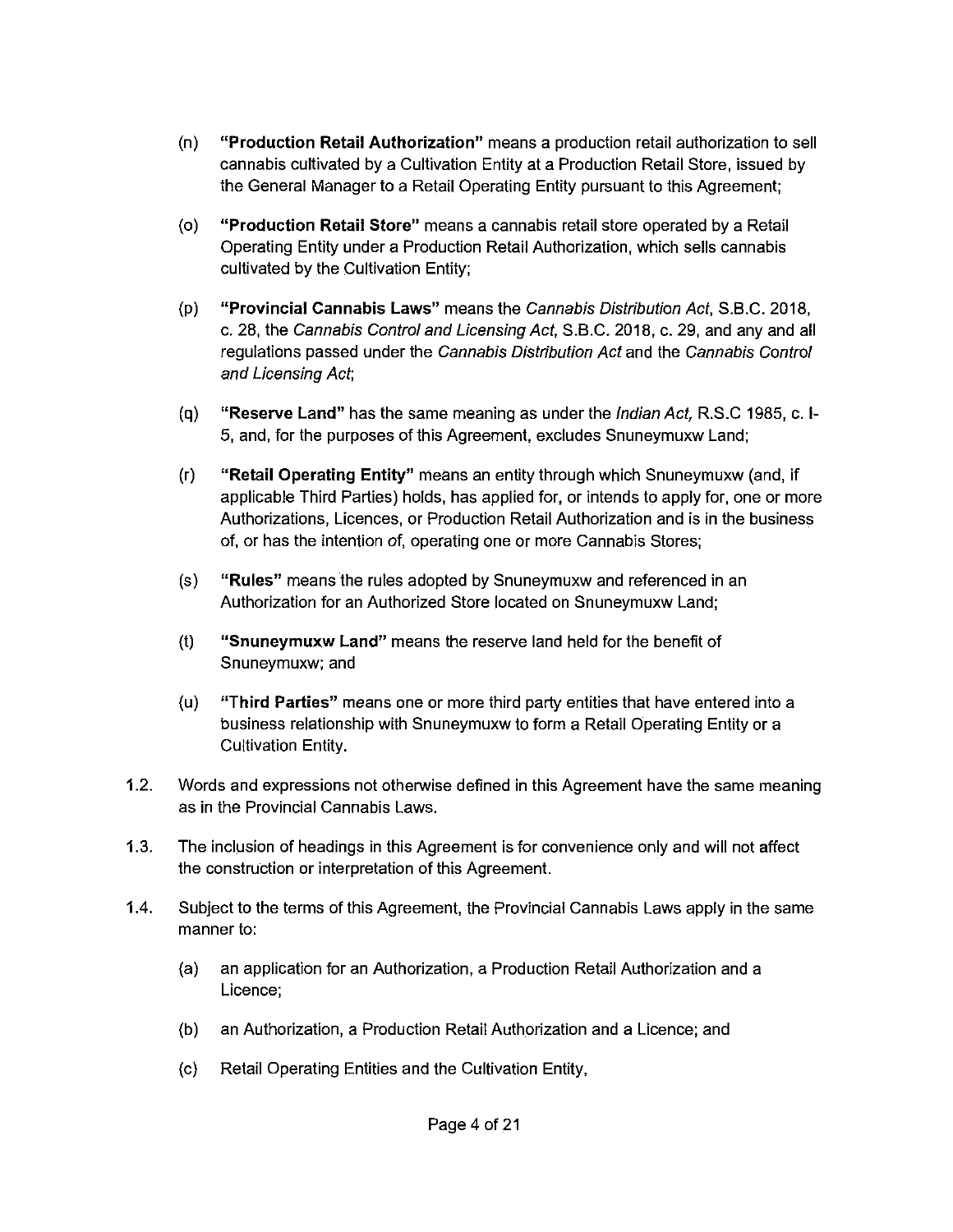as the Provincial Cannabis Laws apply with respect to an application for a cannabis retail store licence, a cannabis retail store licence and a cannabis retail store licensee, including without limitation the payment of fees, charges and other amounts, compliance and enforcement, the keeping of records by the Retail Operating Entities and the Cultivation Entity and government access to those records. In the event a production retail store licence class is established under the Cannabis Control and Licensing Act, then the Provincial Cannabis Laws in respect of a production retail store licence will apply in the same manner to a Production Retail Authorization and a Production Retail Store, subject to the terms of this Agreement.

- 1.5. Nothing in this Agreement alters the Provincial Cannabis Laws with respect to medical cannabis or industrial hemp. For certainty, all Cannabis Stores referenced in this Agreement are non-medical cannabis retail stores.
- 1.6. Nothing in this Agreement precludes the Cultivation Entity from acquiring a licence for sale for medical purposes under the Cannabis Act.
- 1.7. In this Agreement, unless otherwise specified, a reference to a statute or regulation by name means the statute or regulation of British Columbia or Canada by that name, and each reference to a statute or regulation of British Columbia or Canada means as amended or replaced from time to time.
- 1.8. In this Agreement, a meeting includes a gathering in person, by telephone or other electronic methods.
- 1.9. In this Agreement, unless the context otherwise requires, words expressed in the singular include the plural and vice versa.

#### **2. General Acknowledgements, Representations, Warranties and Covenants**

- 2.1 The Parties acknowledge and agree that this Agreement is made under section 119 of the Cannabis Control and Licensing Act.
- 2.2 In accordance with section 119(3) of the Cannabis Control and Licensing Act:
	- (a) Snuneymuxw will ensure that Retail Operating Entities only sell cannabis that has been produced by a federal licence holder as defined in the Cannabis Control and Licensing Act and distributed under the Cannabis Distribution Act;
	- (b) Snuneymuxw acknowledges and agrees that nothing in this Agreement or an Authorization, Licence or Production Retail Authorization allows for the sale of cannabis to minors;
	- (c) Snuneymuxw will ensure that the Retail Operating Entities and Cultivation Entity keep appropriate records respecting their activities in relation to cannabis possessed for a commercial purpose; and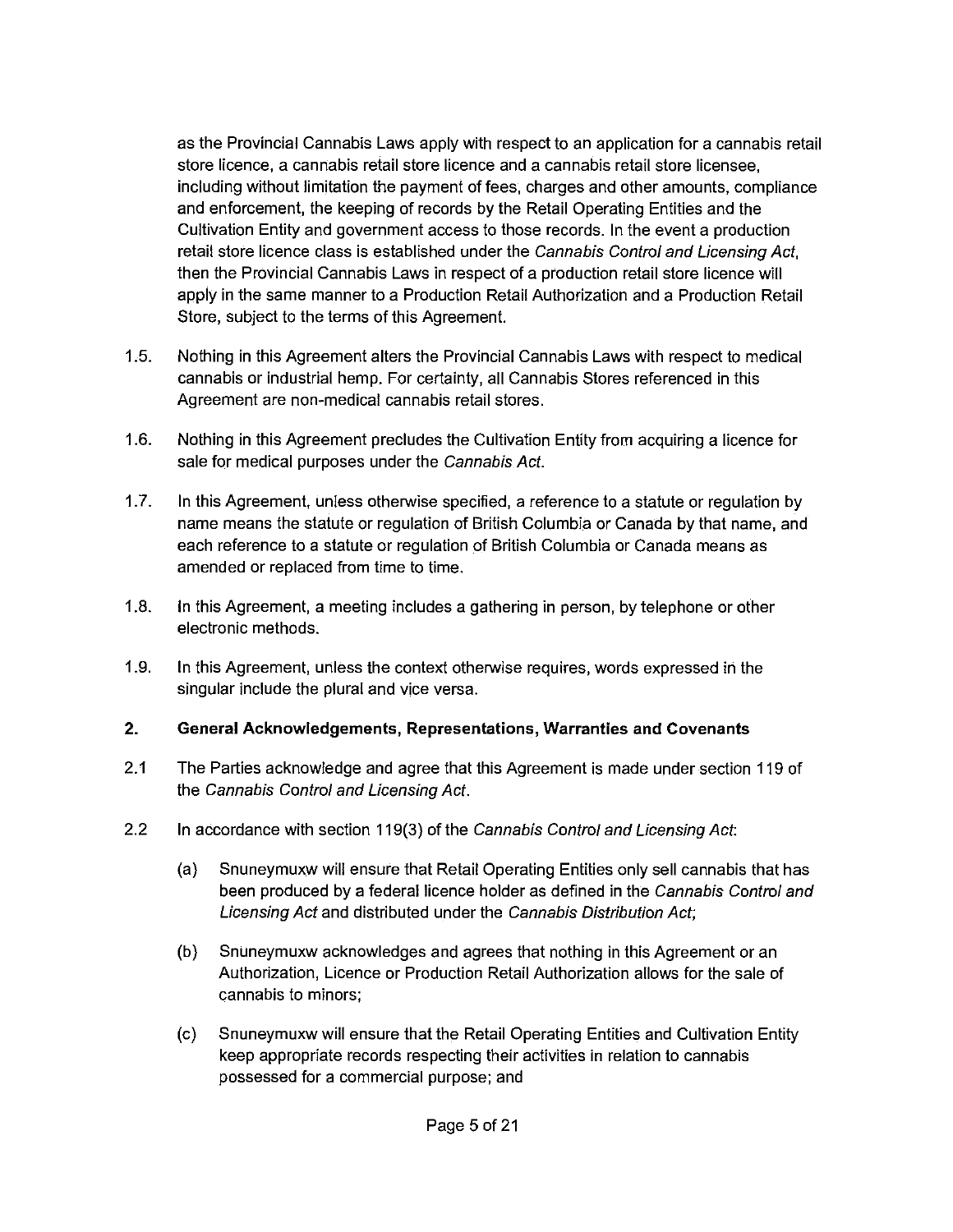- (d) Snuneymuxw will ensure that the Retail Operating Entities and Cultivation Entity take commercially reasonable measures to reduce the risk of cannabis that they possess for commercial purposes being diverted to an illicit market or activity.
- 2.3 Each Party will advise the other of the name, title and contact information of that Party's Designated Official and Snuneymuxw will promptly provide written notice of any change or event that may impact this Agreement from time to time including without limitation:
	- (a) requests for, or amendments to, Authorizations (and any authorizations in which Snuneymuxw holds a minority interest) or a Production Retail Authorization, including without limitation the location of each of the Authorized Stores (and any other authorized stores that Snuneymuxw holds a minority interest) and the Production Retail Store;
	- (b) applications for, or amendments to, Licences (and any licences in which Snuneymuxw holds a minority interest) including without limitation the location of each of the Licensed Stores (and any other licensed stores that Snuneymuxw holds a minority interest);
	- (c) material changes relating to the Cultivation Licence, as described in section 10.5 of this Agreement; and
	- (d) material changes to ownership and control of the Retail Operating Entities or Cultivation Entity, as described in section 13.4 of this Agreement.
- 2.4 The Parties acknowledge and agree that the General Manager may issue to Snuneymuxw one or more:
	- (a) Authorizations pursuant to this Agreement for Authorized Stores, as described in section 4 of this Agreement;
	- (b) Licences pursuant to the Cannabis Control and Licensing Act, with certain benefits flowing under this Agreement, for Licensed Stores, as described in section 5 of this Agreement; and
	- (c) Production Retail Authorization pursuant to this Agreement for a Production Retail Store, as described in section 6 of this Agreement.
- 2.5 The Parties further acknowledge and agree that each Authorization, Licence and Production Retail Authorization issued by the General Manager may be held by separate Retail Operating Entities, or one Retail Operating Entity may hold more than one Authorization, Licence or Production Retail Authorization, subject to the ownership and control requirements of section 3.1 of this Agreement.
- 2.6 Snuneymuxw will ensure that any partnership agreement, shareholder agreement or any other business agreement or arrangement that it enters into with Third Parties to form a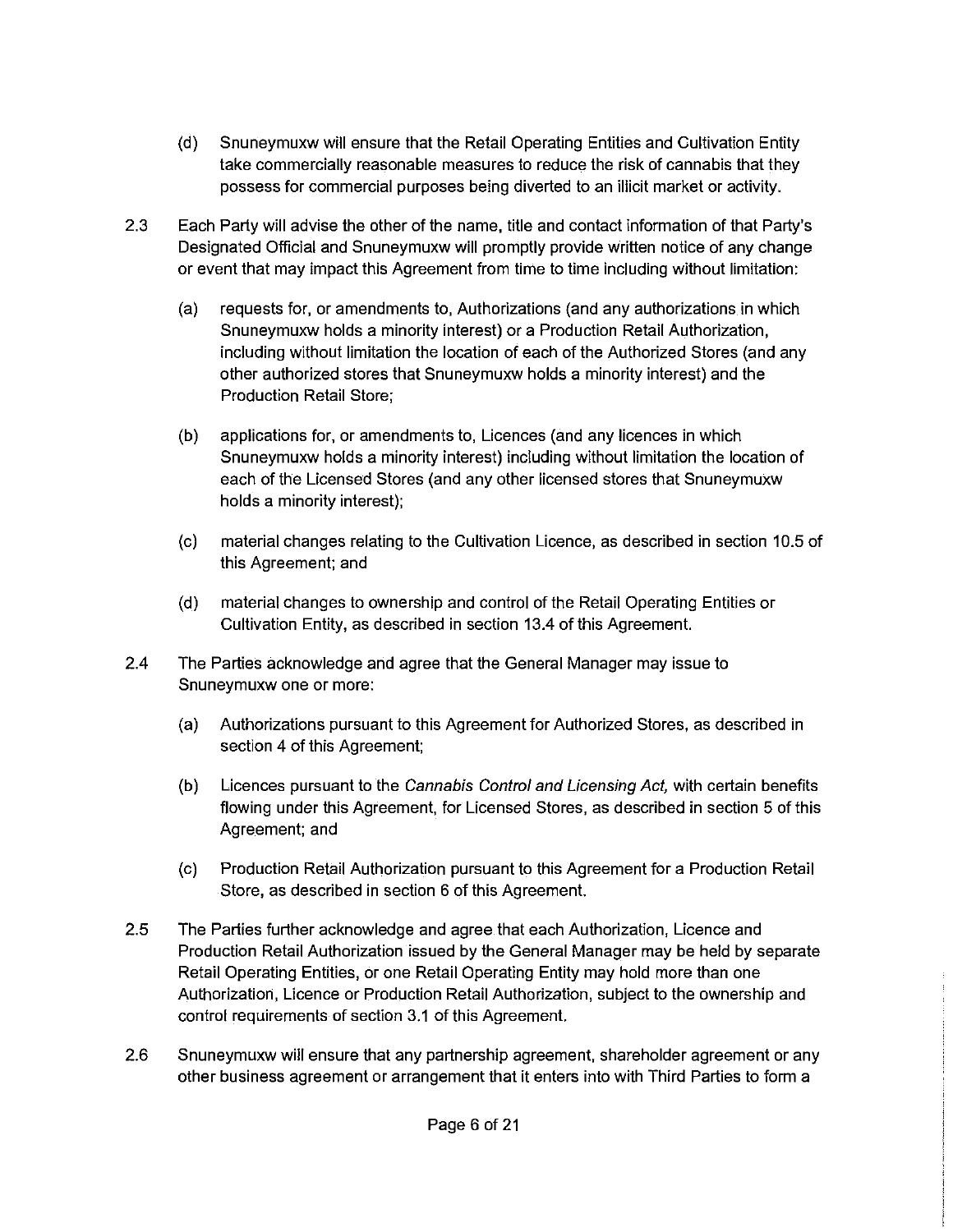Retail Operating Entity or a Cultivation Entity will include a requirement that at all relevant times the Third Parties, Retail Operating Entity or Cultivation Entity, as applicable, will act, and their business arrangements with Snuneymuxw will be carried out, in accordance with the terms of this Agreement.

# **3. Ownership and Control**

- 3.1 For each Retail Operating Entity and Cultivation Entity, Snuneymuxw will ensure that directly or indirectly:
	- (a) Snuneymuxw holds a minimum of 51 % of the beneficial interest in each Retail Operating Entity and Cultivation Entity;
	- (b} Snuneymuxw holds a minimum of 51 % of the voting rights and control in each Retail Operating Entity and Cultivation Entity and will keep such rights unencumbered during the term of the Agreement;
	- (c) Snuneymuxw is entitled to a minimum of 51% of the net profits, dividends or similar distributions from each Retail Operating Entity and Cultivation Entity; and
	- (d} upon termination, windup, or dissolution of any one or more of the Retail Operating Entities or Cultivation Entity, Snuneymuxw will be entitled to a minimum of 51 % of the net money and assets available for distribution upon such termination, windup or dissolution,

and the Parties acknowledge and agree that this section 3.1 is a condition of this Agreement.

- 3.2 From time to time, Snuneymuxw may enter into business relationships with Third Parties in connection with this Agreement, provided that such Third Parties:
	- (a) publicly affirm the common objectives identified in recitals J and K of this Agreement;
	- (b) if applicable, support compliance and enforcement of the Provincial Cannabis Laws on lands subject to its jurisdiction;
	- (c) agree to comply with the terms of this Agreement; and
	- (d) collectively hold a maximum of 49% of the beneficial interest, voting and control, and other rights described in section 3.1 of this Agreement, in any Retail Operating Entity and Cultivation Entity.
- 3.3 Prior to submitting a request for an Authorization, Licence or Production Retail Authorization in accordance with this Agreement, Snuneymuxw may consult with the Designated Official for BC to confirm that the ownership and control of the proposed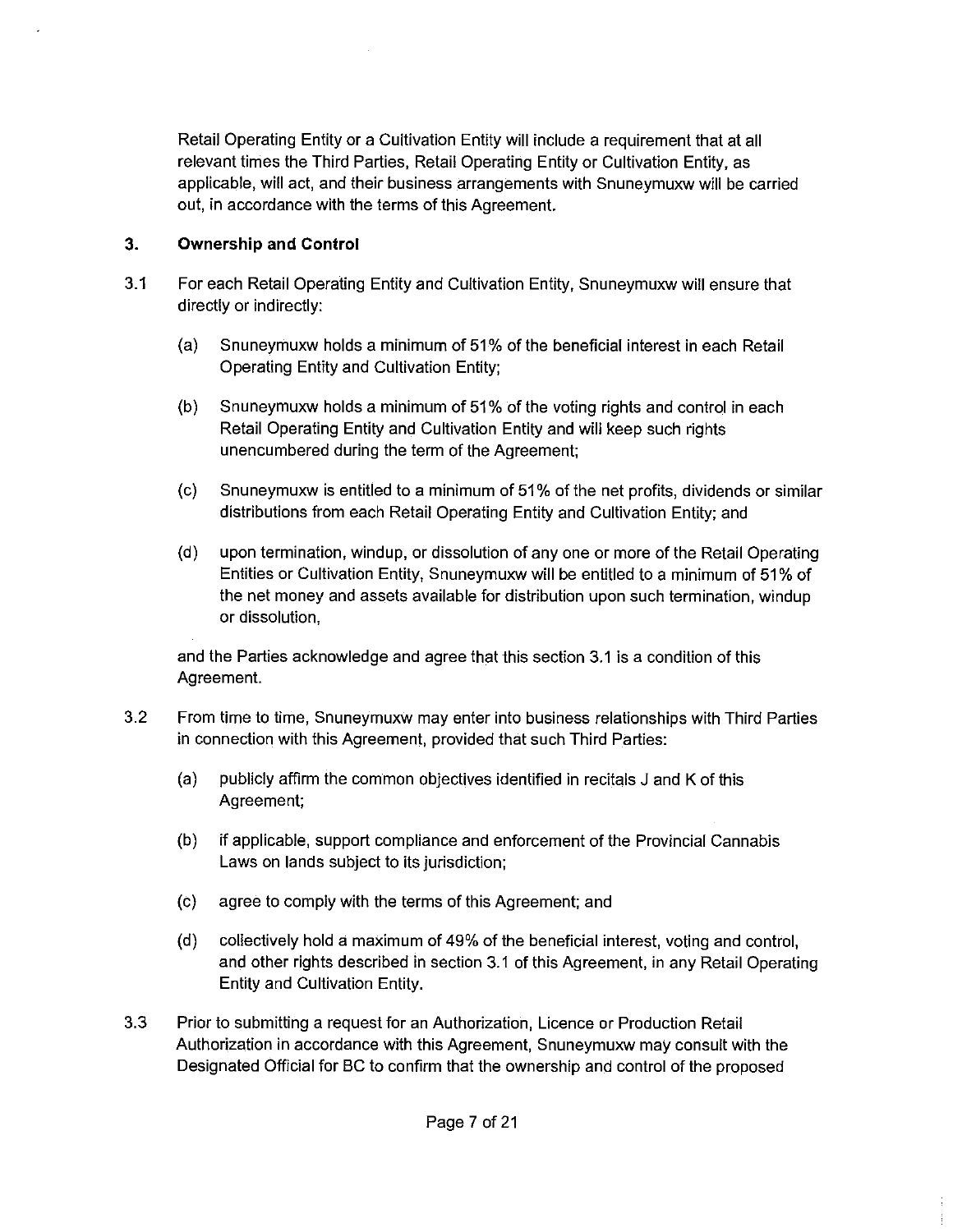Retail Operating Entity or Cultivation Entity will meet the ownership and control requirements of section 3.1 of this Agreement.

- 3.4 With respect to each Retail Operating Entity and Cultivation Entity formed as of the date of this Agreement, Snuneymuxw represents and warrants the following:
	- (a} Snuneymuxw has provided to BC all relevant information and documentation relating to ownership and control of each of the Retail Operating Entities and the Cultivation Entity reasonably necessary for BC to confirm ownership and control of such Retail Operating Entities and Cultivation Entity; and
	- (b) there have been no material changes to the ownership and control of such Retail Operating Entities and Cultivation Entity since Snuneymuxw provided such information and documentation to BC.

### **4. Authorizations**

- 4.1 If Snuneymuxw wishes to request an Authorization to operate an Authorized Store, Snuneymuxw will ensure that the applicable Retail Operating Entity provides to the appropriate statutory decision makers all information and documentation required, requested or relevant to licensing and applications for licensing, including information and documentation under section 22 or Division 1.1 of Part 4 of the Cannabis Control and Licensing Act.
- 4.2 In considering a request for an Authorization, the General Manager may consider information, investigations and determinations that were previously received or made in respect of the Retail Operating Entity, Snuneymuxw or Third Party, as applicable, to avoid duplication of process and support efficient and timely decision making, provided that such information, investigations and determinations were previously received or made within three years of such request for an Authorization.
- 4.3 After the statutory decision makers have made all appropriate determinations respecting the necessary application assessments, including the fit and proper assessment under the Cannabis Control and Licensing Act, and are satisfied with the eligibility of the Retail Operating Entity to be authorized to possess and sell cannabis at an Authorized Store, the General Manager will provide to the Retail Operating Entity confirmation of approval in principle of such Authorization.
- 4.4 Following an approval in principle, the General Manager may then issue the Authorization for the Authorized Store subject to:
	- (a) the General Manager being satisfied that the request for the Authorization is consistent with the requirements of this Agreement and the Provincial Cannabis Laws; and
	- (b) payment of the applicable fees set forth in the Provincial Cannabis Laws.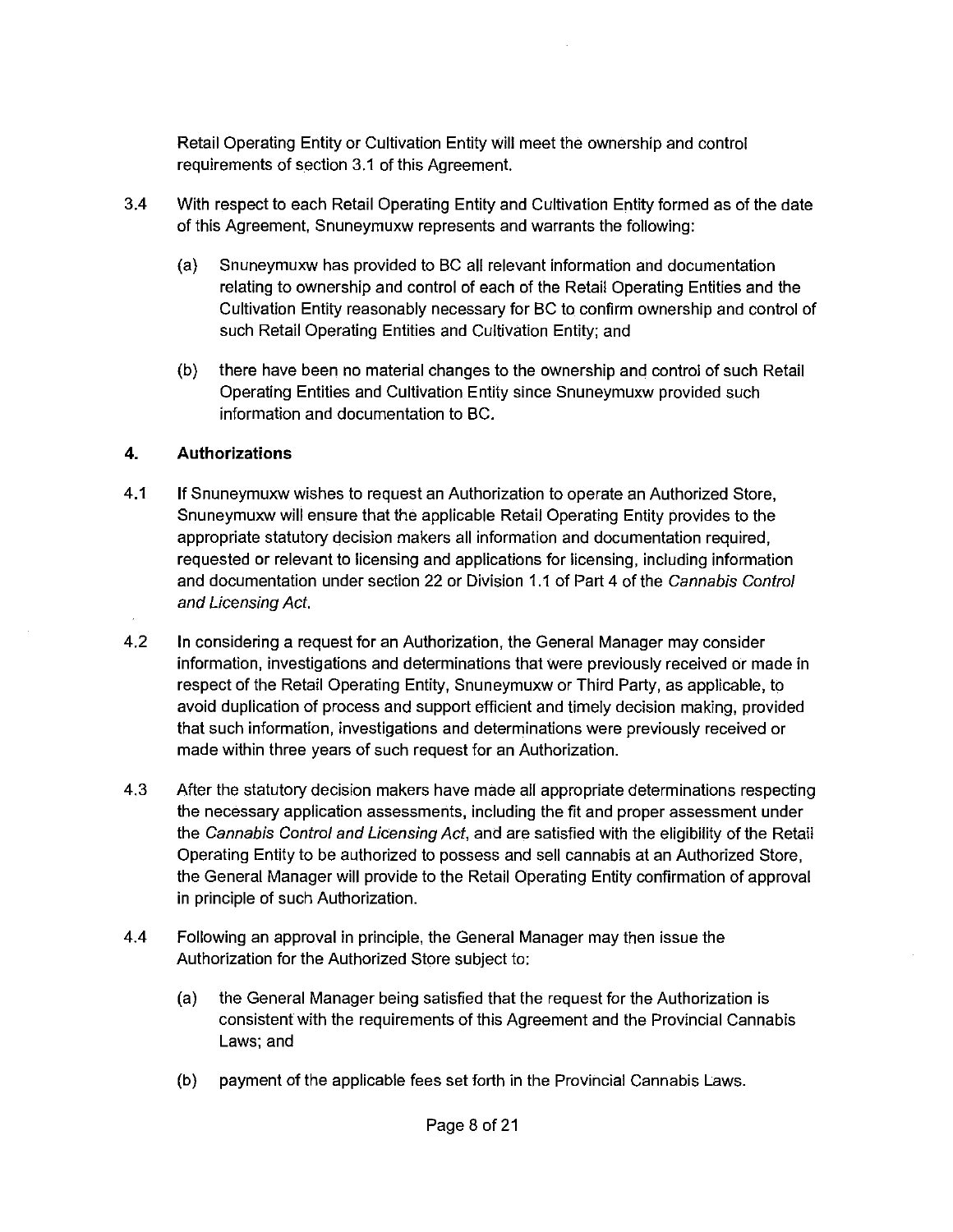- 4.5 Snuneymuxw will ensure that the document respecting an Authorization is posted in a conspicuous place in the Authorized Store.
- 4.6 The limitations set by the General Manager on when sales of cannabis may take place under section  $5(1)(m)$  of the Cannabis Licensing Regulation are not applicable to an Authorized Store.
- 4.7 If a request is for an Authorized Store located on Snuneymuxw Land:
	- (a) section 33 of the Cannabis Control and Licensing Act will not apply to the decision of the General Manager; and
	- (b) the General Manager may impose as a term and condition of the Authorization a requirement that the Retail Operating Entity comply with Snuneymuxw Rules.
- 4.8 If a request is for an Authorized Store located on Reserve Land:
	- (a) the General Manager will notify the Indigenous nation holding the beneficial interest in the Reserve Land of the applicability of this Agreement and provide such Indigenous nation with a copy of this Agreement; and
	- (b) on the request of the Indigenous nation holding the beneficial interest in the Reserve Land, the General Manager may impose as a term and condition of the Authorization a requirement that the Retail Operating Entity comply with the rules adopted by such Indigenous nation,

and, Snuneymuxw acknowledges and agrees to these terms in these circumstances.

# **5. Licences**

5.1 If Snuneymuxw wishes to apply for a Licence to operate a Licensed Store in British Columbia, a Retail Operating Entity may apply for and obtain a Licence in accordance with the Cannabis Control and Licensing Act.

# **6. Production Retail Authorization**

- 6.1 If Snuneymuxw wishes to request a Production Retail Authorization to operate a Production Retail Store to sell cannabis cultivated by the Cultivation Entity at the Cultivation Facility then, subject to:
	- (a) the Cultivation Entity meeting the applicable requirements set out in section 10.1 of this Agreement and complying with, or causing the holder of a Processing Licence to comply with, section 10.2 of this Agreement;
	- (b) the General Manager being satisfied that the request from the Retail Operating Entity for the Production Retail Authorization is consistent with the requirements of this Agreement and the Provincial Cannabis Laws; and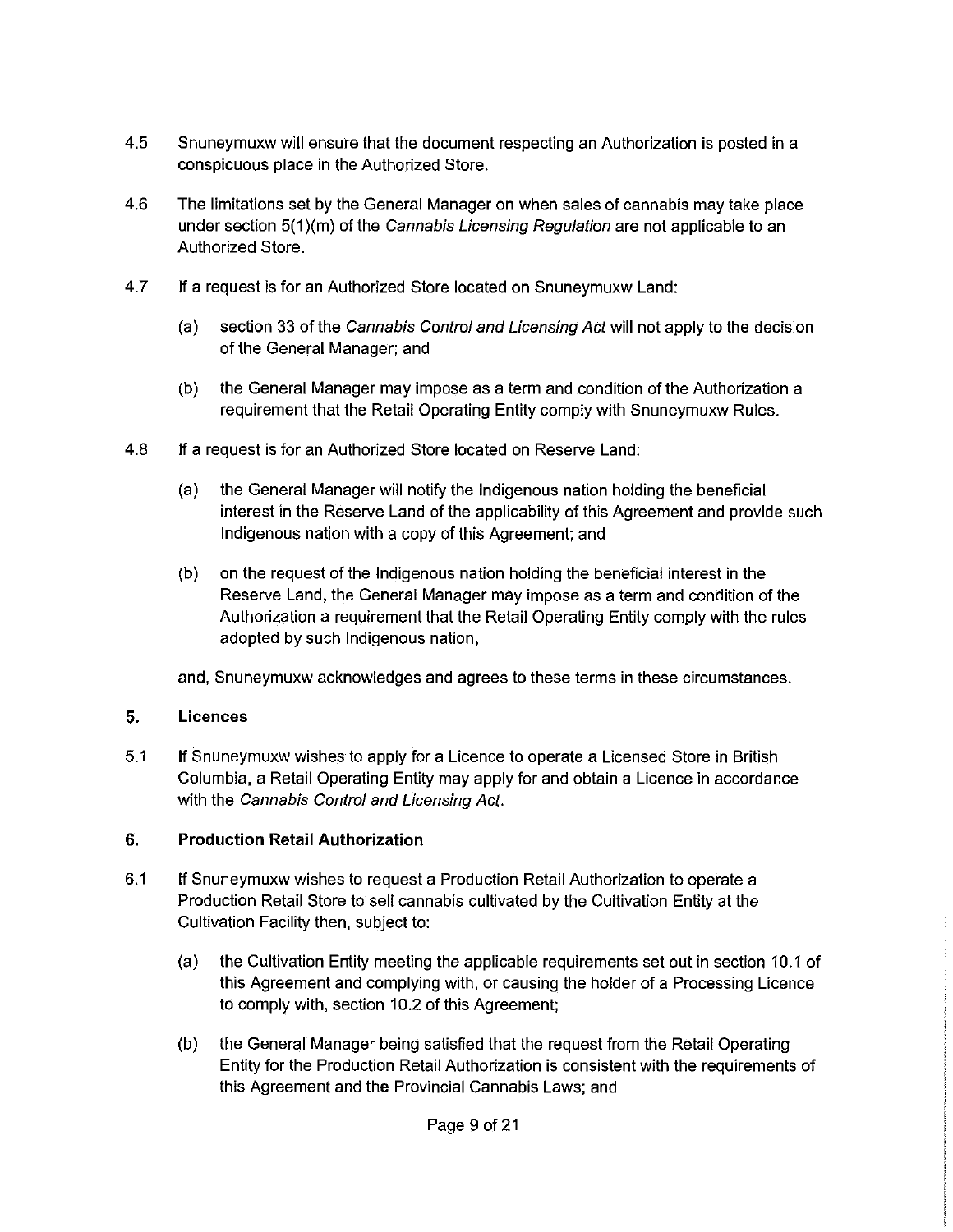(c) payment of the applicable fees set forth in the Provincial Cannabis laws,

BC intends to permit the Retail Operating Entity that requests a Production Retail Authorization to operate a Production Retail Store.

- 6.2 The Parties acknowledge and agree that if the Production Retail Store is located on Snuneymuxw Land or Reserve Land, sections 4.1, 4.2, 4.3, 4.4, 4.5, 4.6, 4.7 and 4.8 of this Agreement will also apply to a request for a Production Retail Authorization and the operation of such Production Retail Store.
- 6.3 The Parties acknowledge and agree that the Retail Operating Entity that operates the Production Retail Store and the Cultivation Entity may be the same entity, a separate entity or a related or affiliated entity, subject to the ownership and control requirements of section 3.1 of this Agreement.
- 6.4 Notwithstanding the terms and conditions issued by the General Manager with respect to section 32(1)(d)(i) of the Cannabis Control and Licensing Act, the Retail Operating Entity that operates the Production Retail Store may advertise and brand the Production Retail Store in a manner that indicates an association with the Cultivation Entity and the Cultivation Facility that it is connected to.
- 6.5 A Retail Operating Entity may, subject to any restrictions the General Manager may impose on the retail sale of cannabis plants and section 53(3) of the Cannabis Control and Licensing Act, sell a maximum of four cannabis plants per transaction from the Production Retail Store.

# **7. Arts and Crafts**

- 7.1 In addition to section 5(1)(a) and (b) of the Cannabis Licensing Regulation, but subject to the laws or bylaws of the applicable local government or Indigenous nation, Retail Operating Entities are permitted to sell regionally produced Indigenous arts and crafts from all Cannabis Stores provided that the Retail Operating Entities do not:
	- (a) sell any edible or consumable arts and crafts; or
	- (b} barter, trade or provide store credit to artisans whose arts and crafts are sold at Cannabis Stores.

The Parties acknowledge and agree that the purpose of this provision is to provide an opportunity for regional Indigenous artisans to display and sell their arts and crafts at Cannabis Stores and to highlight the artistic skills of regional Indigenous artisans.

For the purpose of determining which goods may qualify as arts and crafts under this section 7.1, as opposed to cannabis accessories or other items included in the Cannabis Licensing Regulation, Snuneymuxw or any of the Retail Operating Entities may consult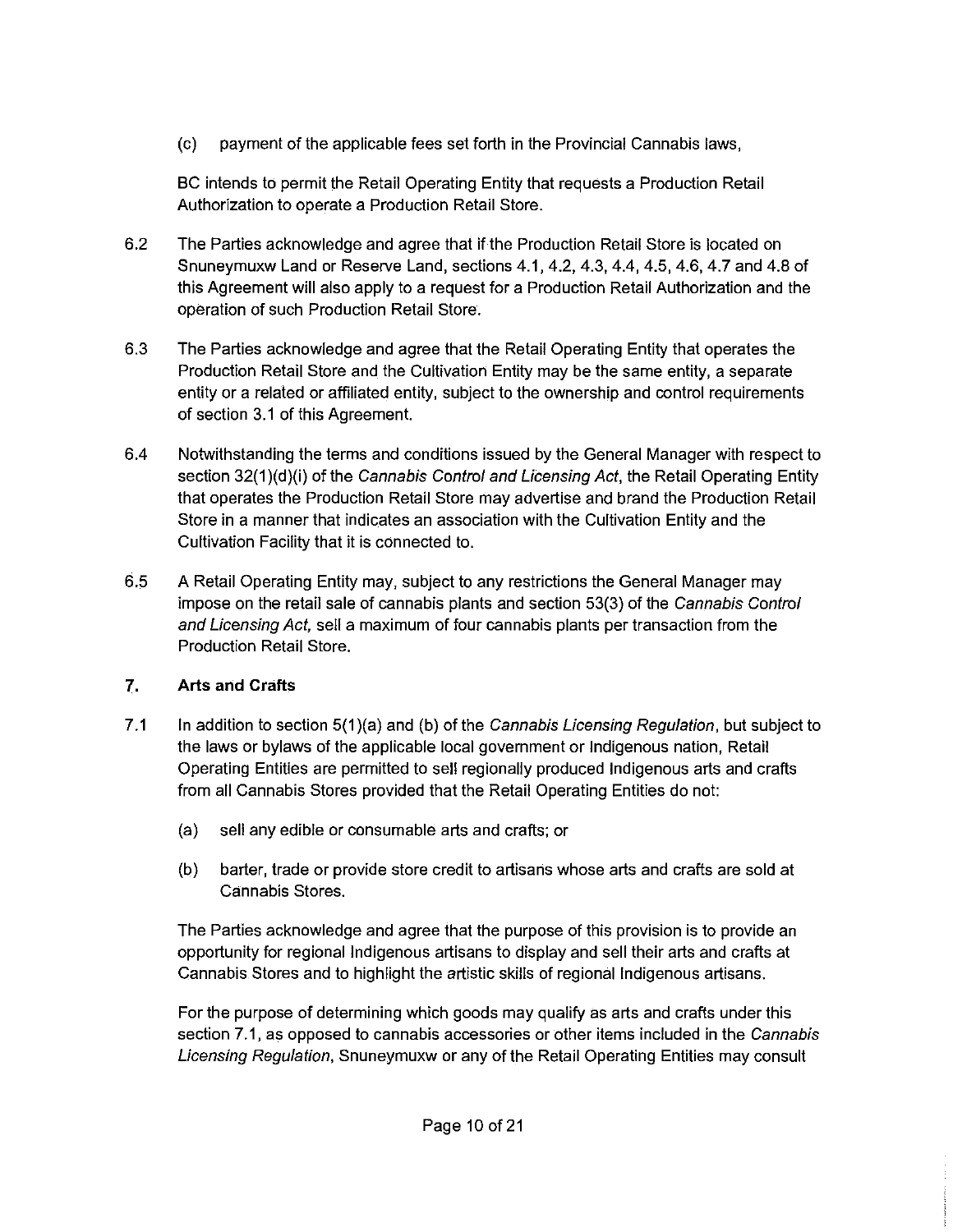with the Designated Official for BC to ensure that the spirit and intent of this provision is upheld throughout the term of this Agreement.

- 7.2 In addition to:
	- (a) sections  $5(1)(a)(iv)$  and  $5(1)(b)(iv)$  of the Cannabis Licensing Regulations, prepaid purchase cards may be used for payment of such Indigenous arts and crafts; and
	- (b) section 24(3) of the Cannabis Licensing Regulations, Cannabis Stores will keep sales records respecting such Indigenous arts and crafts including the quantity of Indigenous arts and crafts sold and the prices charged, all contracts with Indigenous artisans and any other records that the General Manager may require from time to time.
- 7.3 The Parties acknowledge and agree that Indigenous arts and crafts will be sold separately and may not be offered for sale jointly with cannabis or cannabis accessories in a gift package.
- 7.4 The Parties acknowledge and agree that if an Indigenous art and craft falls under the definition of a cannabis accessory, as defined in section 1 of the Cannabis Control and Licensing Act, or is an item identified in section 5(1)(a) and (b) of the Cannabis Licensing Regulation, then it will be considered a cannabis accessory, or such other item, as opposed to an Indigenous art and craft for the purposes of this Agreement.
- 7 .5 The Parties further acknowledge and agree that if an Indigenous art and craft promotes cannabis, a cannabis accessory or any service related to cannabis, the promotional laws of the Cannabis Act will apply.

# **8. Tied-House Rule and Vertical Integration**

- 8.1 Subsections 26(4)(b) and (c) of the Cannabis Control and Licensing Act do not apply to a decision of the General Manager to:
	- (a) issue, renew or amend an Authorization for an Authorized Store;
	- (b) issue, renew or amend a Production Retail Authorization for a Production Retail Store; or
	- (c) issue, renew or amend a Licence for a Licensed Store.
- 8.2 If a Cultivation Entity meets the applicable requirements set out in section 10.1 of this Agreement and complies with, or causes the holder of a Processing Licence to comply with, section 10.2 of this Agreement, then notwithstanding:
	- (a) section  $26(4)(a)$  of the Cannabis Control and Licensing Act, the General Manager may issue to a Retail Operating Entity an Authorization for an Authorized Store, a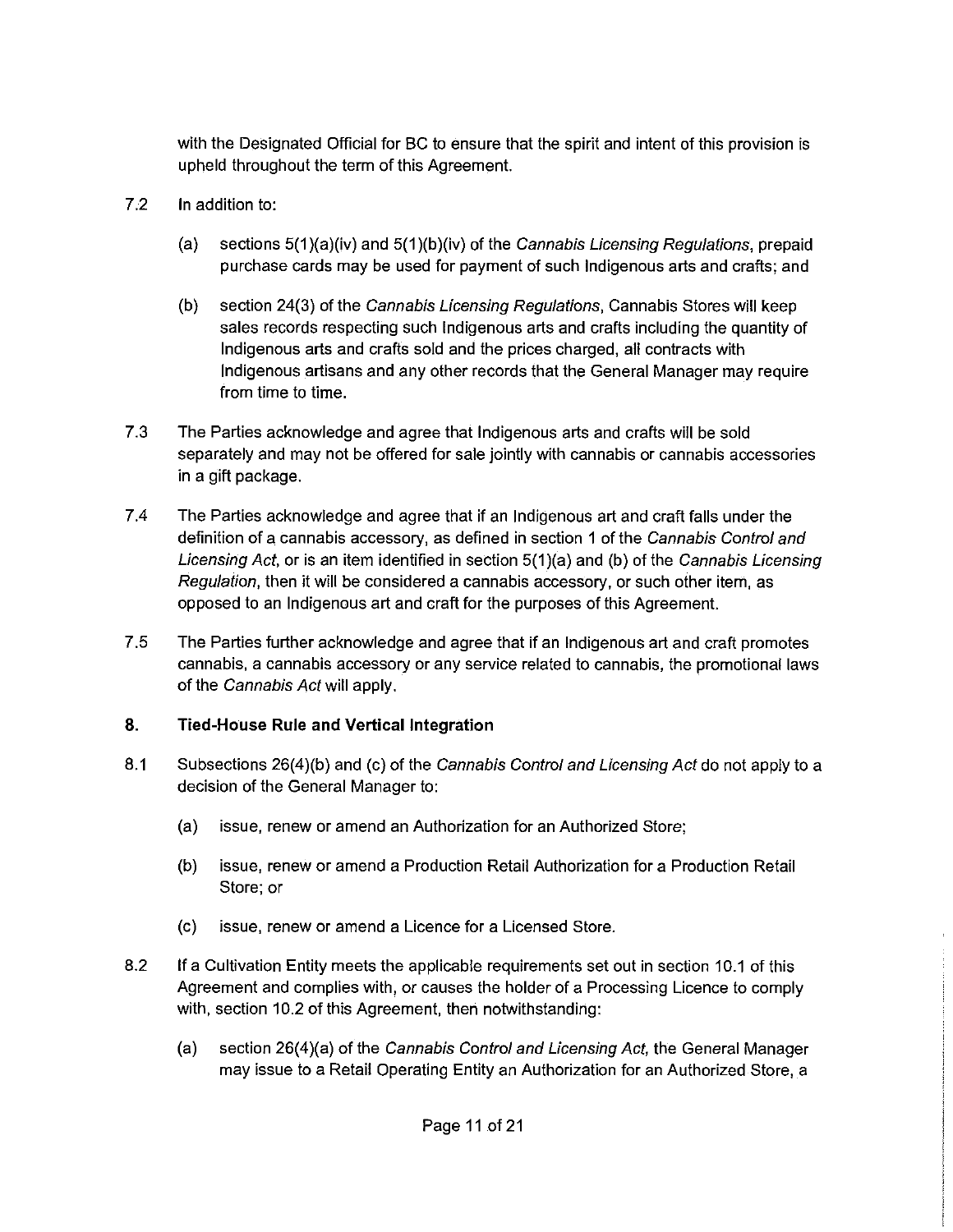Production Retail Authorization for a Production Retail Store or a Licence for a Licensed Store;

- (b) section 50(1) of the Cannabis Control and Licensing Act, a Retail Operating Entity operating a Production Retail Store may sell cannabis produced by the Cultivation Entity at such Production Retail Store to the exclusion of cannabis produced by other federal licence holders; and
- (c) any other provision of the Cannabis Control and Licensing Act or the regulations thereto, Retail Operating Entities may sell cannabis produced by the Cultivation Entity at Authorized Stores and Licensed Stores provided that the cannabis produced by the Cultivation Entity does not exceed 50% of the total shelf space used to display cannabis products in the retail area of each of the Authorized Stores and Licensed Stores at any time.

### **9. Licence Cap and Moratorium**

- 9.1 Subject to section 9.2 below, the licence cap of eight cannabis retail store licences referred to in section 26(3.1) of the Cannabis Control and Licensing Act and sections 6(4) and 6(5) of the Cannabis Licensing Regulation will be the greater of eight cannabis retail store licences.and authorizations, including without limitation the Production Retail Authorization, combined and the number of cannabis retail store licences that may be permitted from time to time under the Provincial Cannabis Laws.
- 9.2 BC may from time to time impose a moratorium on licenses for new cannabis retail stores in all or part of British Columbia. In the event that BC declares a moratorium on licences for new cannabis retail stores in all or part of British Columbia, such moratorium will not fully apply to Snuneymuxw or the Retail Operating Entities until October 17, 2025, and will not at any time apply to:
	- (a) a request for an Authorization by a Retail Operating Entity for an Authorized Store located on Snuneymuxw Land; and
	- (b) a request for a Production Retail Authorization by a Retail Operating Entity for a Production Retail Store located on Snuneymuxw Land,

provided that if a Retail Operating Entity sells, transfers or assigns any of its cannabis retail store licenses or authorizations located off of Snuneymuxw Land during the moratorium, Snuneymuxw will not be able to replace those licenses or authorizations with new cannabis retail store licenses or authorizations off of Snuneymuxw Land during the moratorium.

#### **10. Non-Medical Cannabis Production**

10.1 If a Cultivation Entity: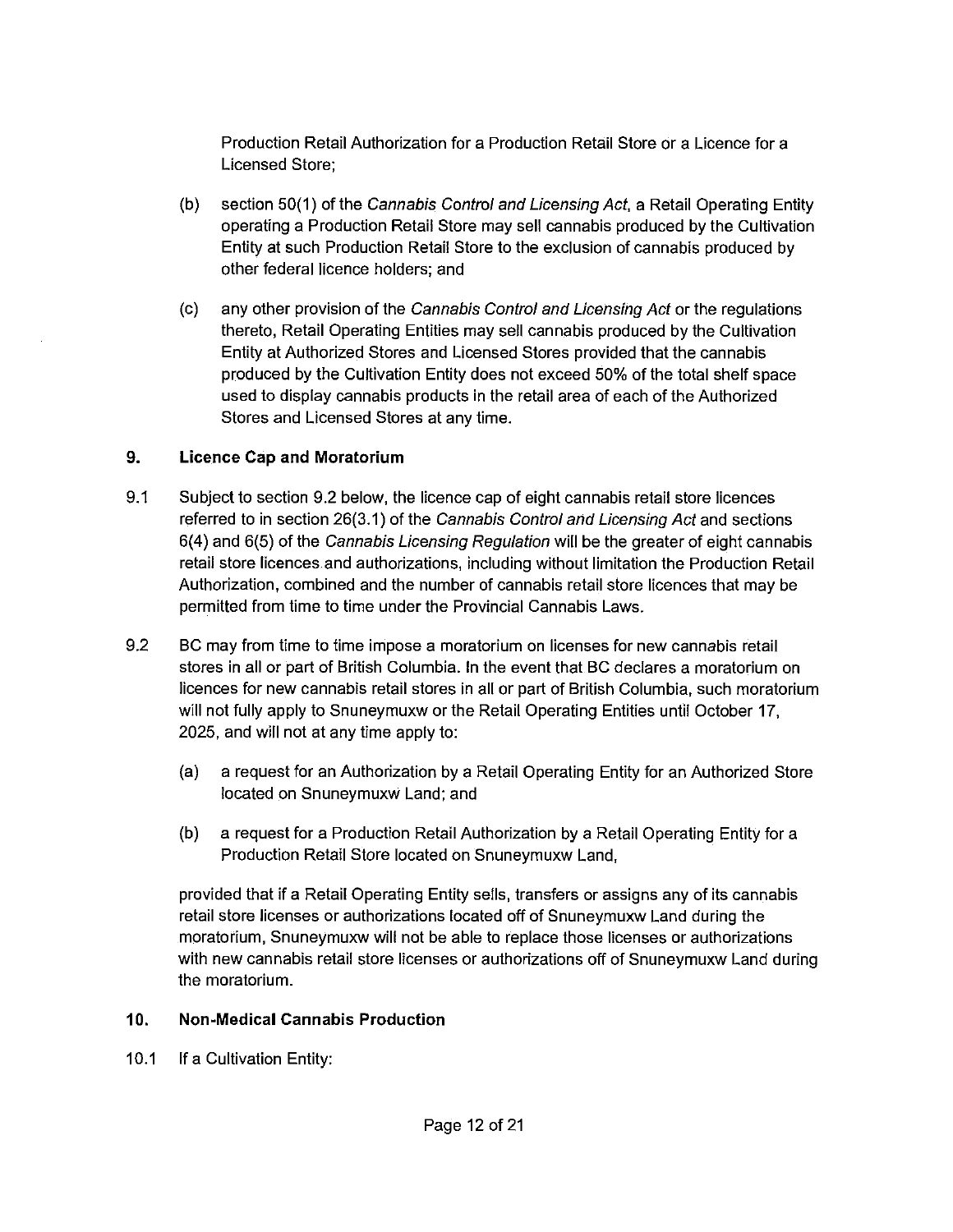- (a) obtains a Cultivation Licence;
- (b) if applicable, registers with the Administrator as a direct delivery participant and agrees to standard terms and conditions for cultivators under the direct delivery program; and
- (c) either holds a Processing Licence or has contracted with an entity that holds a Processing Licence to process the cannabis that it cultivates under the Cannabis Act,

then, any benefits arising under this Agreement relating to the sale of non-medical cannabis cultivated by the Cultivation Entity will flow in accordance with the terms of this Agreement.

- 10.2 If a Cultivation Entity meets the requirements set out above in section 10.1 and wishes to sell (through the applicable holder of a Processing Licence if such Cultivation Entity does not hold such a licence) non-medical cannabis that it cultivates to the Administrator for sale through:
	- (a) a Production Retail Store operated by a Retail Operating Entity; or
	- (b) retail channels other than the Production Retail Store,

then the Administrator may require such Cultivation Entity (or the applicable holder of a Processing Licence if such Cultivation Entity does not hold such a licence) to enter into its Licensed Producer Supply Agreement for Non-Medical Cannabis on its standard terms and conditions, with the exception that the Administrator may amend or include additional terms and conditions to the registration referred to at 10.1(b) above and the Licensed Producer Supply Agreement for Non-Medical Cannabis that it considers necessary to implement this Agreement.

For certainty, the Licensed Producer Supply Agreement for Non-Medical Cannabis will include without limitation the right of the Administrator to set wholesale prices and charge markup, collect any applicable taxes or container deposits, and include terms and conditions to mitigate the risk of cannabis being diverted to an illicit market or activity such as terms related to record keeping and government access to those records.

- 10.3 If a Cultivation Entity meets the applicable requirements set out above in section 10.1 and complies with, or causes the holder of a Processing Licence to comply with, section 10.2 above, the Administrator will, if reasonably satisfied that the product quality and price fit existing demand, make commercially reasonable efforts to procure such amount of non-medical cannabis as is consistent with wholesale demand for sale through retail channels other than the Production Retail Store.
- 10.4 If the Administrator implements a broad direct delivery program in British Columbia and eligibility of cannabis cultivators to participate in such direct delivery program is subject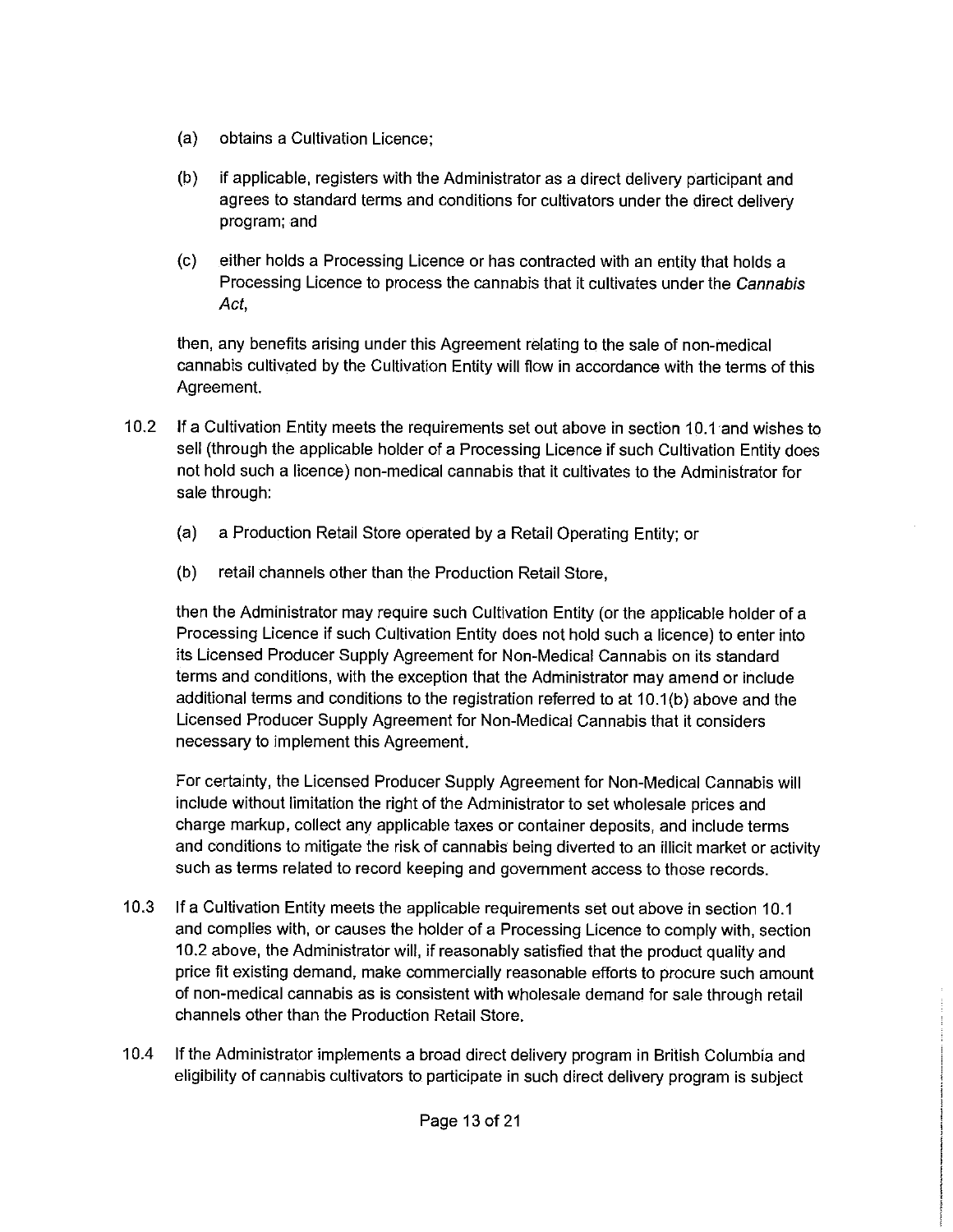to a yearly production volume cap, such production volume cap will not apply to a Cultivation Entity causing the sale and delivery of product from the Cultivation Facility, through a holder of a Processing Licence, to one or more Cannabis Stores.

- 10.5 In the event that there is a material change relating to the Cultivation Licence held by a Cultivation Entity or such Cultivation Entity obtains a Processing Licence or contracts with a new holder of a Processing Licence to process the cannabis that is cultivates, Snuneymuxw will provide written notice of such material change to the Designated Official for BC within 20 days of such material change.
- 10.6 In the event that there is a material change to the Provincial Cannabis Laws, policies or practices relating to cannabis wholesale, the Province will provide written notice of such material change to the Designated Official for Snuneymuxw within 20 days of such material change.

# **11. Compliance and Enforcement**

11.1 Snuneymuxw will support compliance with, and enforcement of, the Provincial Cannabis Laws.

### **12. Periodic Review and Further Discussions**

- 12.1 Unless the Parties agree otherwise, the Designated Officials will meet at least semiannually during the first two years that this Agreement is in force and effect and thereafter at least annually to review this Agreement, review matters related to the implementation of this Agreement and consider potential amendments including without limitation any request made under section 12.3 of this Agreement.
- 12.2 Nothing in this Agreement affects the ability of Snuneymuxw to participate in or benefit from new or revised policies or opportunities relating to cannabis, non-medical cannabis production or the overall participation of Indigenous nations in the non-medical cannabis industry that may be developed by BC in the future, in accordance with general criteria in effect from time to time.
- 12.3 If, within ten years of the date of this Agreement, BC enters into an agreement with another Indigenous nation pursuant to section 119 of the Cannabis Control and Licensing Act that has provisions not addressed in this Agreement, then the Designated Official for Snuneymuxw may request once per calendar year, when reviewing the Agreement in accordance with section 12.1 of this Agreement, that BC:
	- (a) negotiate and attempt to reach agreement with Snuneymuxw to amend this Agreement, taking into account Provincial Cannabis Laws, provisions in this Agreement that are not addressed in the agreement with the other Indigenous nation, and the particular circumstances of the agreement with the other Indigenous nation; and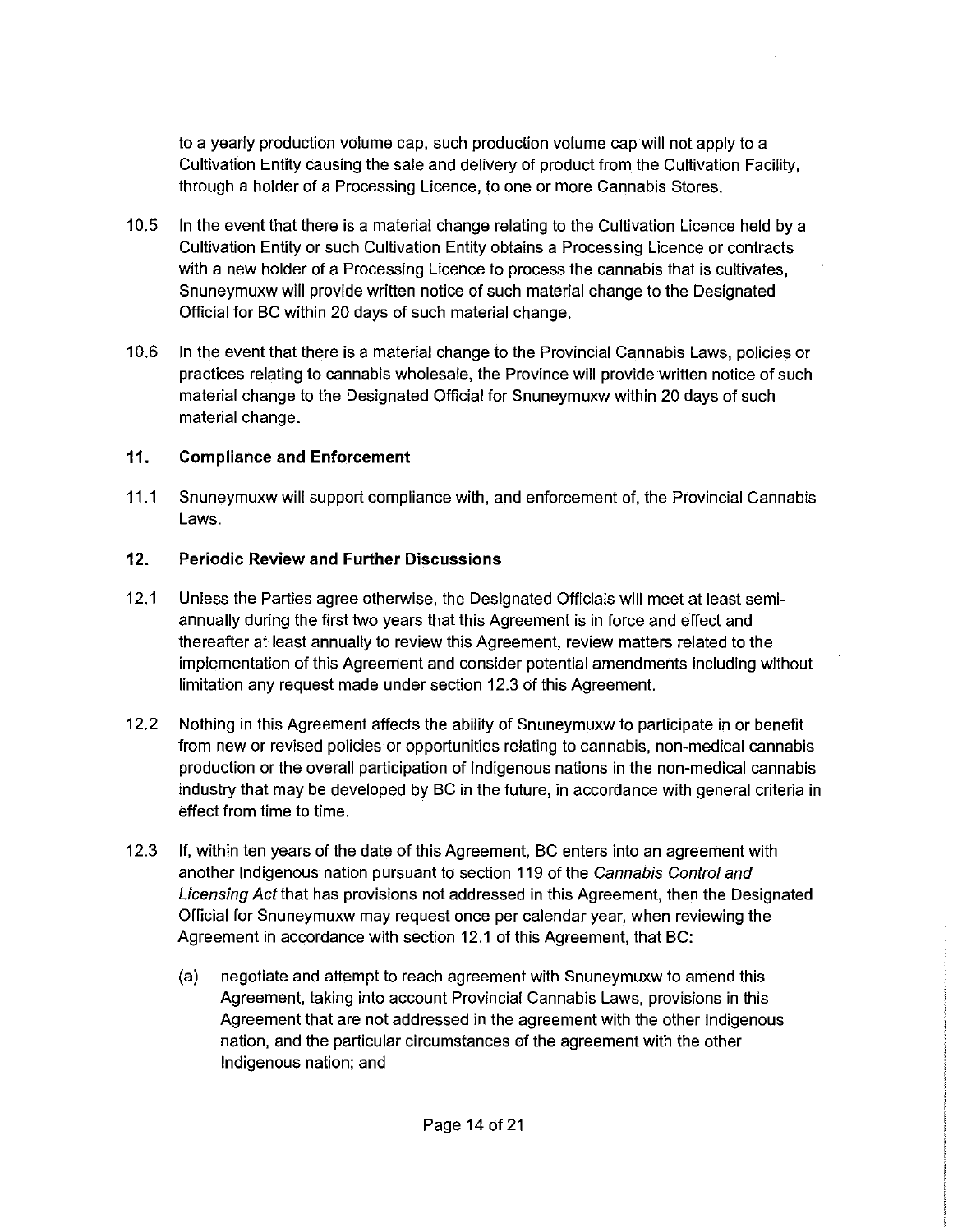{b) discuss the replacement of provisions in this Agreement with provisions that are similar to provisions included in a section 119 agreement with another Indigenous nation.

# **13. Change in Ownership or Control**

- 13.1 Subject to the ownership and control requirements of section 3.1 of this Agreement, Snuneymuxw and Third Parties may from time-to-time transfer, sell or otherwise dispose of their interest in a Retail Operating Entity or a Cultivation Entity to:
	- (a) Snuneymuxw;
	- (b) another Third Party;
	- (c) another Retail Operating Entity; or
	- {d) another Cultivation Entity (if applicable).
- 13.2 Nothing in this Agreement will prohibit Retail Operating Entities or the Cultivation Entity from making changes to its business structure, capitalizations or share structure, through transactional activities, including but not limited to corporate or partnership reorganizations, amalgamations or capitalization transactions, subject to the ownership and control requirements of section 3.1 of this Agreement and any other applicable terms of this Agreement and the Provincial Cannabis Laws.
- 13.3 Prior to a change of ownership or control or business reorganization, Snuneymuxw may consult with the Designated Official for BC about the proposed transfer, sale, disposition or reorganization to ensure continued compliance with the ownership and control requirements of section 3.1 of this Agreement.
- 13.4 In the event that there is a material change in the ownership or control, or a reorganization of any of the Retail Operating Entities or the Cultivation Entity, Snuneymuxw will advise the Designated Official of BC within 10 days of such material change and provide all relevant information and documentation reasonably necessary for the Designated Official for BC to confirm ownership and control of the applicable Retail Operating Entity or Cultivation Entity.

# **14. Term and Termination**

- 14.1 This Agreement does not come into effect until it is signed by both Parties and approved by Order in Council.
- 14.2 Either Party may terminate this Agreement at any time during the term by providing written notice to the other Party and this Agreement will terminate on the date set out in such notice.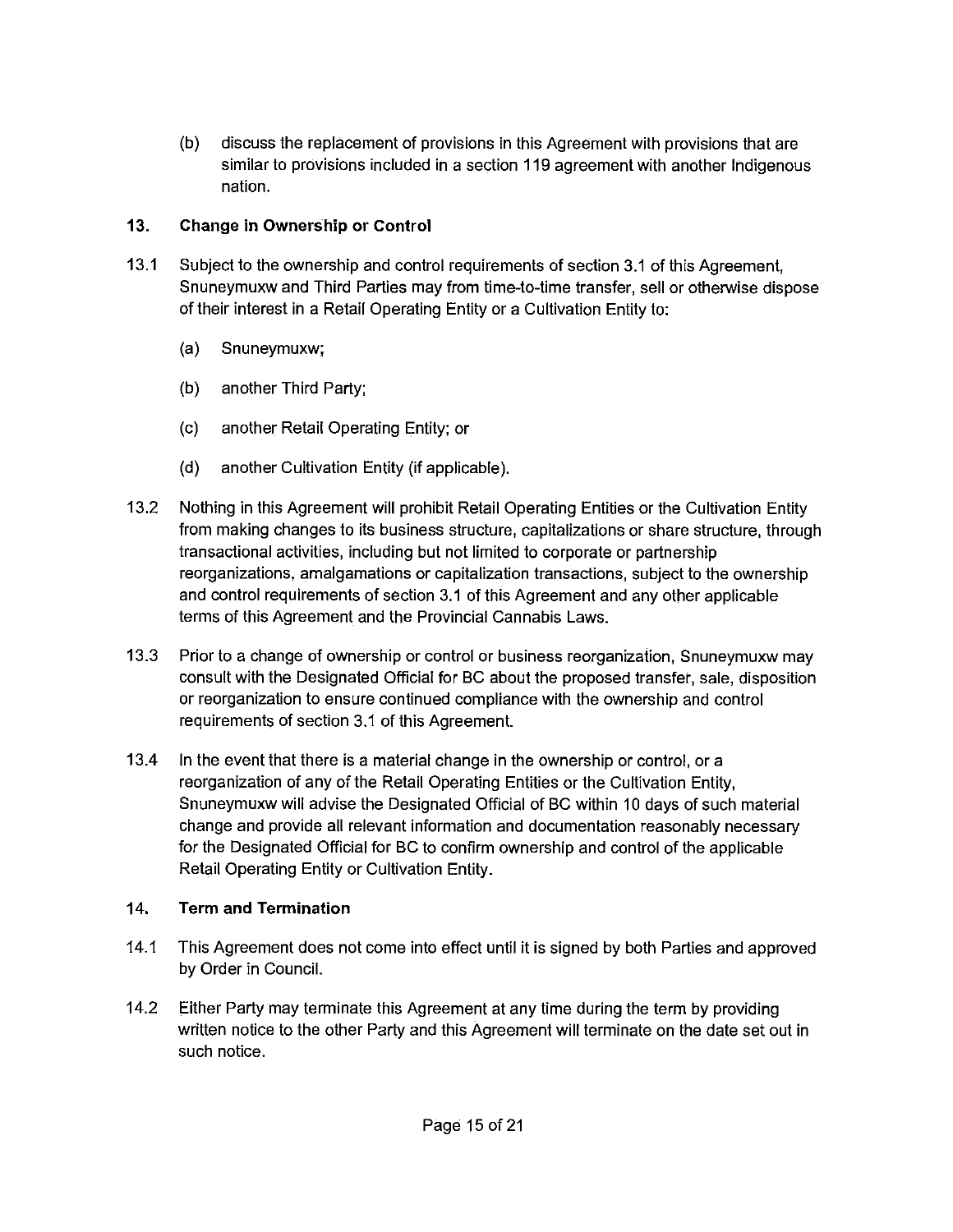- 14.3 With respect to each Retail Operating Entity and the Cultivation Entity, if, directly or indirectly:
	- (a) Snuneymuxw holds less than 51 % of the beneficial interest in any Retail Operating Entity or the Cultivation Entity;
	- (b) Snuneymuxw holds less than 51% of the voting and control rights in any Retail Operating Entity or Cultivation Entity, or has otherwise encumbered or restricted those rights;
	- (c) Snuneymuxw is entitled to less than 51 % of the net profits, dividends or similar distributions in any Retail Operating Entity or Cultivation Entity;
	- (d) upon termination, windup, or dissolution of any of the Retail Operating Entities or Cultivation Entity, Snuneymuxw will be entitled to less than 51 % of the net money and assets available for distribution upon such termination, windup or dissolution; or
	- (e) if applicable, Third Parties fail to comply with the requirements set out in section 3.2 of this Agreement,

then, BC will provide written notice to Snuneymuxw that such Retail Operating Entity, Cultivation Entity or Third Party is no longer in compliance with this Agreement and will provide Snuneymuxw with 30 days to bring such Retail Operating Entity, Cultivation Entity or Third Party into compliance with sections 3.1 and 3.2 of this Agreement.

- 14.4 In the event that Snuneymuxw fails to bring such Retail Operating Entity, Cultivation Entity or Third Party into compliance with this Agreement within 30 days, then BC will do either, or both:
	- (a) provide notice to Snuneymuxw that this Agreement will terminate on the date set out in such notice; or
	- (b) refer the matter to the General Manager to terminate any noncompliant Authorization and Production Retail Authorization and deal with any noncompliant Licence in accordance with the Provincial Cannabis Laws and, any ancillary agreements made pursuant to this Agreement including without limitation the registration referenced in section 10.1{b) of this Agreement and the Licensed Producer Supply Agreement for Non-Medical Cannabis will be dealt with in accordance with the usual registration and contract practices of the applicable branches of government.

For certainty, it is the intention of the Parties that benefits arising under this Agreement will only flow to Retail Operating Entities and the Cultivation Entity that comply with the ownership and control requirements of section 3.1 and the requirements of section 3.2 of this Agreement.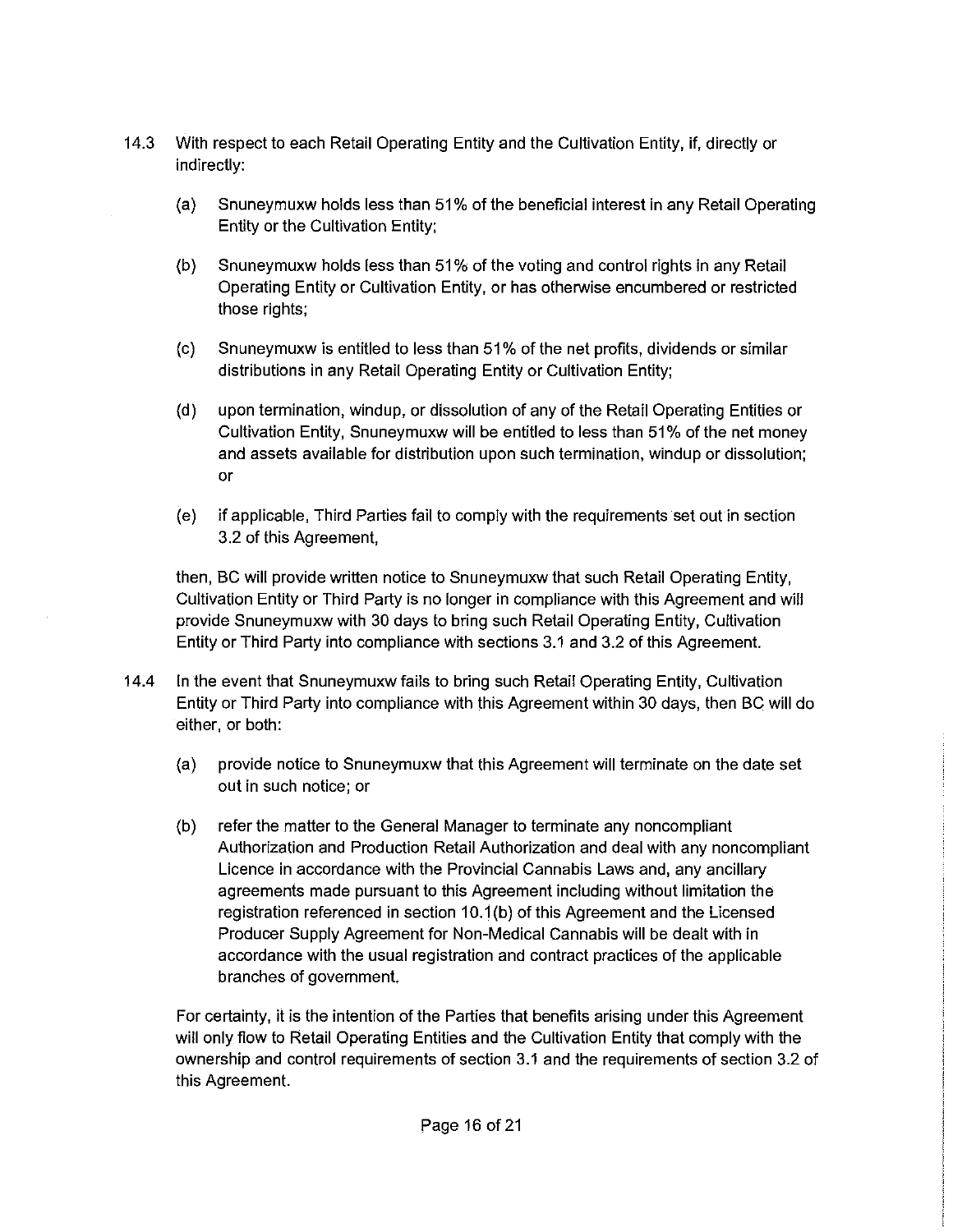- 14.5 In the event that this Agreement terminates pursuant to section 14.2 or 14.4(a) of this Agreement, then:
	- (a) all of the Authorizations and the Production Retail Authorization issued under this Agreement will terminate;
	- (b) the Licences will be dealt with by the General Manager in accordance with Provincial Cannabis Laws; and
	- (c) any ancillary agreements or registrations made pursuant to this Agreement including without limitation the registration referenced in section 10.1(b) of this Agreement and the Licensed Producer Supply Agreement for Non-Medical Cannabis will be dealt with in accordance with the usual registration and contract practices of the applicable branches of government,

as of the date set out in the notice of termination.

14.6 The parties agree that section 15 of this Agreement and any other sections of this Agreement which, by their terms or nature are intended to survive the termination of this Agreement, will continue in force indefinitely subject to any applicable limitation period prescribed by law, even after this Agreement terminates.

# **15. Confidentiality**

- 15.1 The Parties will provide to each other access to information that is necessary for the implementation of this Agreement.
- 15.2 The Parties acknowledge that some information related to this Agreement may be confidential and sensitive in nature, including relating to business interests.
- 15.3 If Snuneymuxw or any of the Retail Operating Entities, the Cultivation Entity or Third Parties share confidential information with the Designated Official for BC for the purposes of this Agreement and that information is identified in writing as confidential or sensitive:
	- (a) BC will make all reasonable efforts to prevent the disclosure of that information to the public or third parties, subject to the Freedom of Information and Protection of Privacy Act or as otherwise required by law; and
	- (b) If BC receives a request under the Freedom of Information and Protection of Privacy Act for disclosure of confidential information related to this Agreement received from Snuneymuxw or any of the Retail Operating Entities, the Cultivation Entity or Third Parties, BC will provide Snuneymuxw with written notice of the request and the opportunity, and a reasonable time in accordance with the Freedom of Information and Protection of Privacy Act, to express any views regarding the requested disclosure.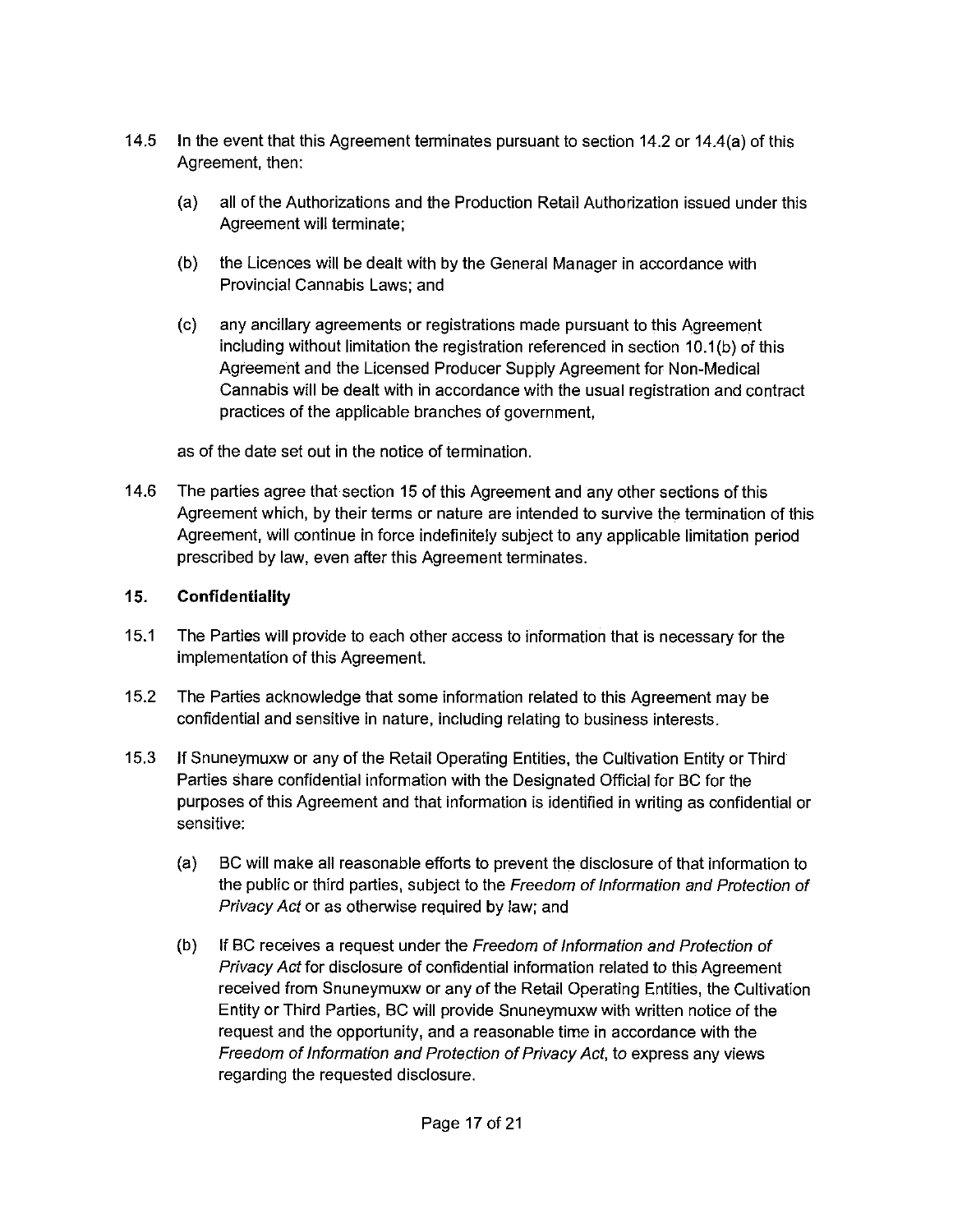- 15.4 If BC shares information with the Designated Official for Snuneymuxw for the purposes of this Agreement and that information is identified in writing as confidential or sensitive:
	- (a) BC will assist the Designated Official for Snuneymuxw in determining the use, security, level of sensitivity and interpretation of such information and terms under which that information may be reproduced or shared, in whole or in part, with any other party; and
	- (b) Snuneymuxw and the Designated Official for Snuneymuxw will make all reasonable efforts to prevent the unauthorized disclosure of such information.
- 15.5 This Part 15 does not apply to information that is already in the public domain or provided to BC pursuant to reporting requirements under the Provincial Cannabis Laws.
- 15.6 For certainty, this Agreement is not an agreement for the disclosure of cannabis records and information under section 14 of the Cannabis Distribution Act.

### **16. Amendment of Agreement**

16.1 An amendment to this Agreement must be in writing and is subject to section 119 of the Cannabis Control and Licensing Act and will not come into effect until it is signed by both Parties and approved by Order in Council.

### **17. Dispute Resolution**

- 17.1 The Parties, through their Designated Officials, will endeavour to resolve disputes that may arise about this Agreement or its interpretation in a cooperative, effective and timely manner that fosters an improved, ongoing and respectful government-to-government relationship between the Parties.
- 17 .2 The Parties agree to the following process to resolve disputes:
	- (a) if the Parties are unable to resolve a dispute respecting the interpretation or implementation of this Agreement, a Party may provide in writing a full description of the disagreement to the other Party and within 20 days of receipt of the description of the dispute, the Assistant Deputy Minister or the Executive Lead to whom the Designated Official for BC reports, and the Chief Administrative Officer/ General Manager of Snuneymuxw will meet to attempt to resolve the issue;
	- (b) if the dispute remains unresolved after the process provided for under section 17.2(a) of this Agreement, the dispute may be referred to the Deputy to whom the Designated Official for BC reports and the Chief of Snuneymuxw for resolution at a meeting held within 30 days of referral; and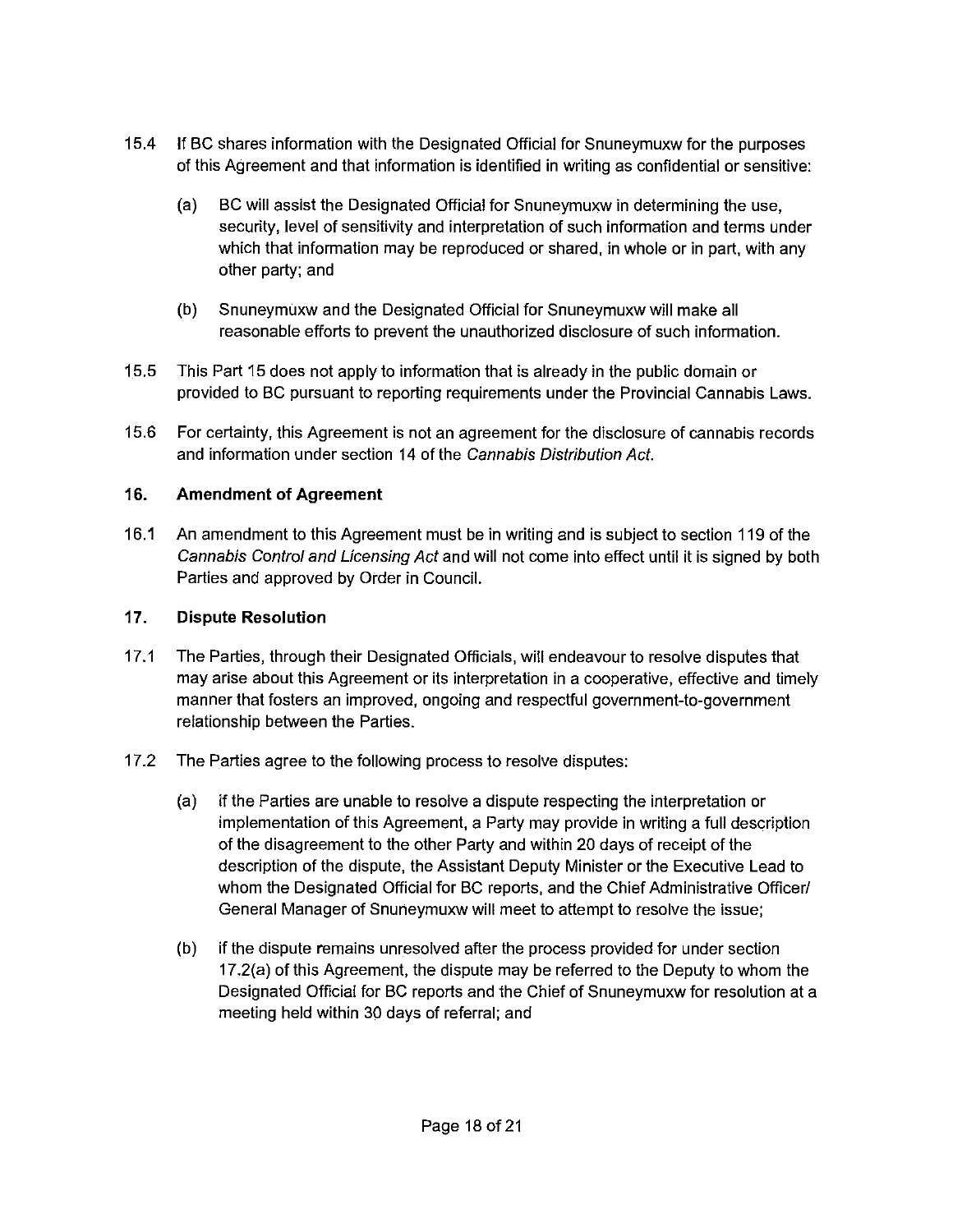- (c) if the dispute remains unresolved after the process provided for under section 17.2(b) of this Agreement, by mutual agreement the parties may undertake nonbinding facilitation or mediation, or both, under terms agreeable to both Parties.
- 17 .3 Nothing in this Part 17 prevents a Party from commencing judicial proceedings or the termination of this Agreement under sections 14.2 or 14.4(a) of this Agreement.

#### **18. Notice**

- 18.1 Where in this Agreement written notice is required to be given by either of the Parties, it will be effectively given by:
	- (a) delivery to the address of the Party set out below, on the date of delivery;
	- (b) pre-paid registered mail to the address of the Party identified in this Agreement, on the date the registered mail is delivered; or
	- (c) electronic mail (email) to the email address of the individual identified by each Party to receive email notices under this Agreement with the subject line to state "Snuneymuxw Cannabis Agreement", on the date the email is sent.
- 18.2 The address and email addresses of the Parties are as follows:

#### **SNUNEYMUXW:**

Snuneymuxw First Nation Band Office 668 Centre Street Nanaimo, BC V9R 424

Attention: Email: Ian Simpson ians@petroglyphdg.com

#### **BC:**

Ministry of Public Safety and Solicitor General Cannabis Legalization and Regulation Secretariat P.O. Box 9237 Victoria, BC V8W 9J1

Attention: Email: David Coney David.Coney@gov.bc.ca

Either Party may, from time to time, give written or email notice to the other of any change of address or email address of the Party giving such notice, and after the giving of such notice, the address or email address therein specified will, for the purpose of this Agreement, be conclusively deemed to be the address or email address of the Party giving such notice.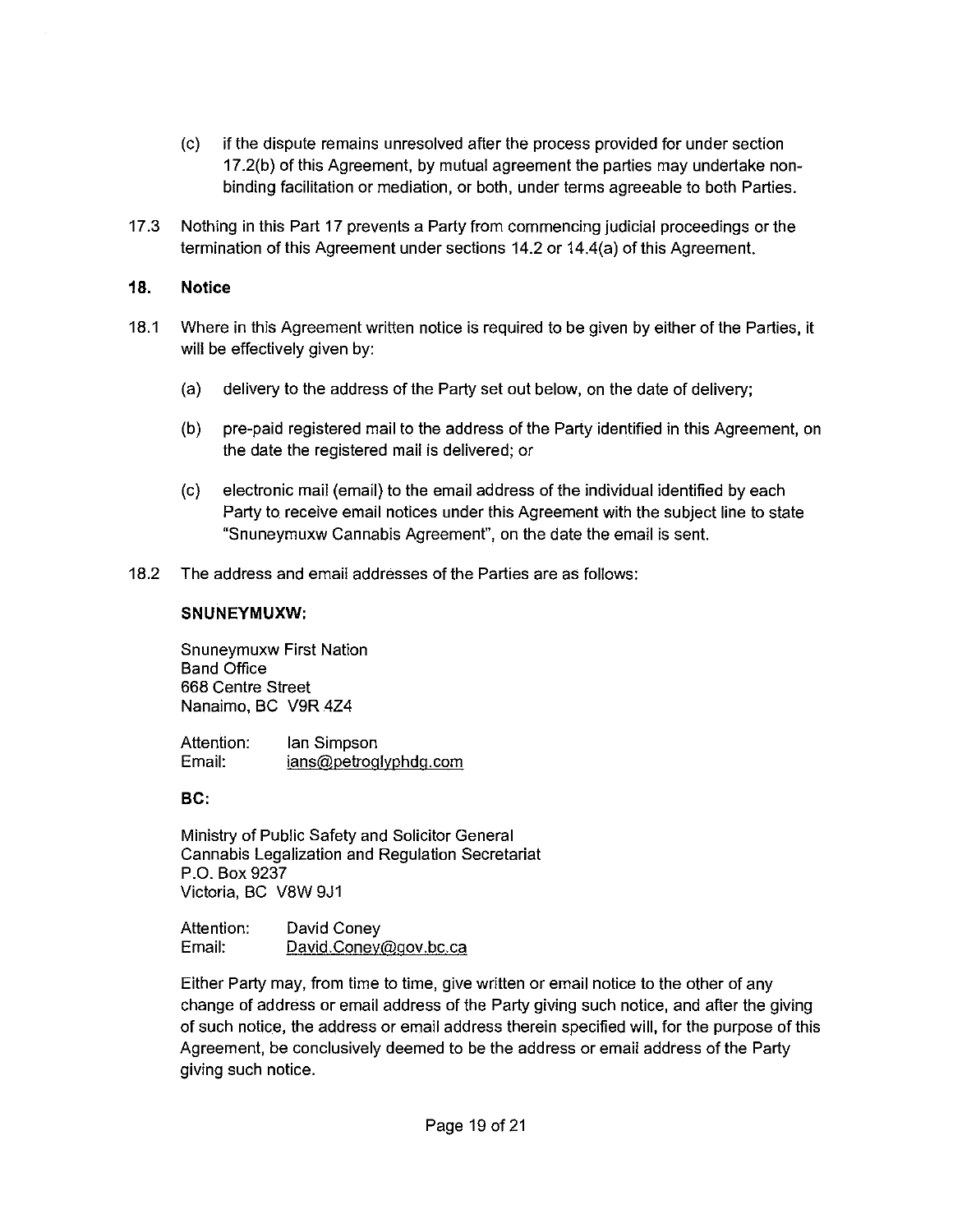### **19. Aboriginal Rights**

- 19.1 This Agreement is not a treaty or land claim agreement within the meaning of sections 25 and 35 of the Constitution Act, 1982.
- 19.2 This Agreement does not establish, create, expand, amend, define, affirm, recognize, limit, deny, abrogate, extinguish, replace or derogate from any Aboriginal rights.
- 19.3 Nothing in this Agreement shall be construed so as to abrogate or derogate from the protection provided for existing Aboriginal or treaty rights of the Aboriginal peoples of Canada by the recognition and affirmation of those rights in section 35 of the Constitution Act, 1982.
- 19.4 Nothing in this Agreement limits or precludes Snuneymuxw from:
	- (a) continuing to negotiate, implement and take steps to enforce any revenue and benefits-sharing agreements with proponents and other governments;
	- (b) accessing economic opportunities and benefits, which may be available to Snuneymuxw;
	- (c) participating in government programs for which Snuneymuxw may be eligible; or
	- (d) seeking recognition of Snuneymuxw's Aboriginal rights in respect of the subject matter hereof, whether through court application or otherwise.
- 19.5 This Agreement is not intended to limit or diminish any present or future fiscal transfer agreements between the Parties unrelated to this Agreement.
- 19.6 Nothing in this Agreement is to be construed as an acceptance of or admission by a Party of the position of the other Party or as an admission of liability and without limiting the foregoing, this Agreement is not to be construed as an admission of:
	- (a) the validity of, or any fact or liability in relation to, any claims for compensation for alleged past or future infringements of Aboriginal rights of any kind whatsoever or whensoever arising in relation to such assertions; or
	- (b) an obligation to provide financial or economic benefits, as provided in this Agreement, as part of British Columbia's obligation to consult and, as appropriate, accommodate in relation to any government action.

# **20. General**

20.1 This Agreement may be executed in any number of counterparts. Each counterpart when so executed will be deemed to be an original and all of which together will constitute one and the same agreement.